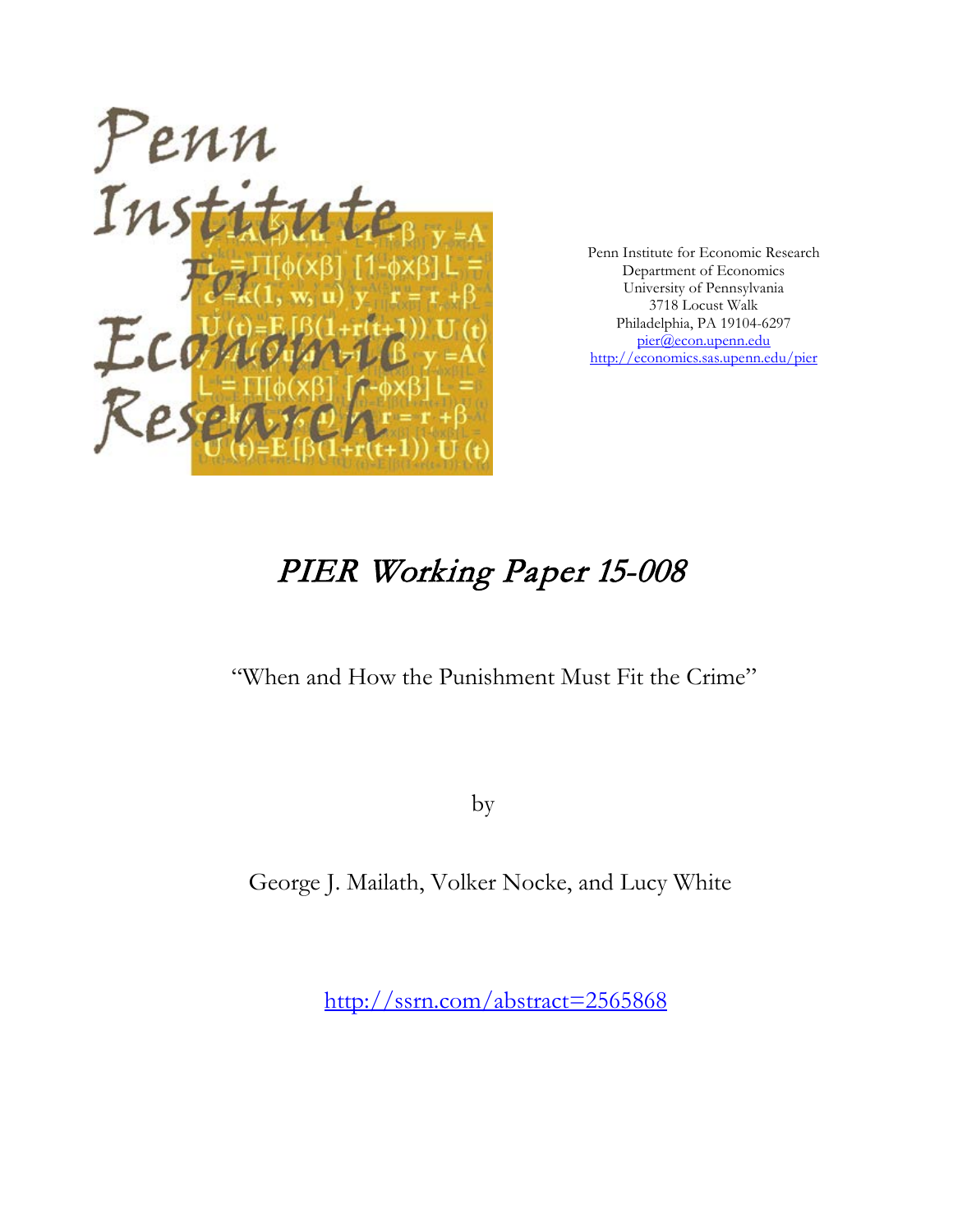# When and How the Punishment Must Fit the Crime<sup>∗</sup>

George J. Mailath<sup>†</sup> Volker Nocke<sup>‡</sup> Lucy White<sup>§</sup>

February 15, 2015

#### Abstract

In repeated normal-form (simultaneous-move) games, simple penal codes [\(Abreu](#page-22-0), [1986,](#page-22-0) [1988\)](#page-22-0) permit an elegant characterization of the set of subgame-perfect outcomes. We show that the logic of simple penal codes fails in repeated *extensive*-form games. By means of examples, we identify two types of settings in which a subgame-perfect outcome may be supported only by a profile with the property that the continuation play after a deviation is tailored not only to the identity of the deviator, but also to the nature of the deviation.

Keywords: Simple Penal Code, Subgame Perfect Equilibrium, Repeated Extensive Game, Optimal Punishment.

JEL Classification Codes: C70, C72, C73.

<sup>∗</sup>Mailath thanks the National Science Foundation for research support (grants SES-0350969). Nocke is grateful for financial support by the European Research Council (grant no. 313623). This is a major revision of "When the Punishment Must Fit the Crime: Remarks on the Failure of Simple Penal Codes in Extensive-Form Games," originally circulated in 2004. We thank Larry Samuelson for helpful discussions.

<sup>†</sup>Department of Economics and PIER, University of Pennsylvania, and Research School of Economics, Australian National University.

<sup>‡</sup>University of Mannheim, CESifo, and CEPR.

<sup>§</sup>Harvard Business School and CEPR.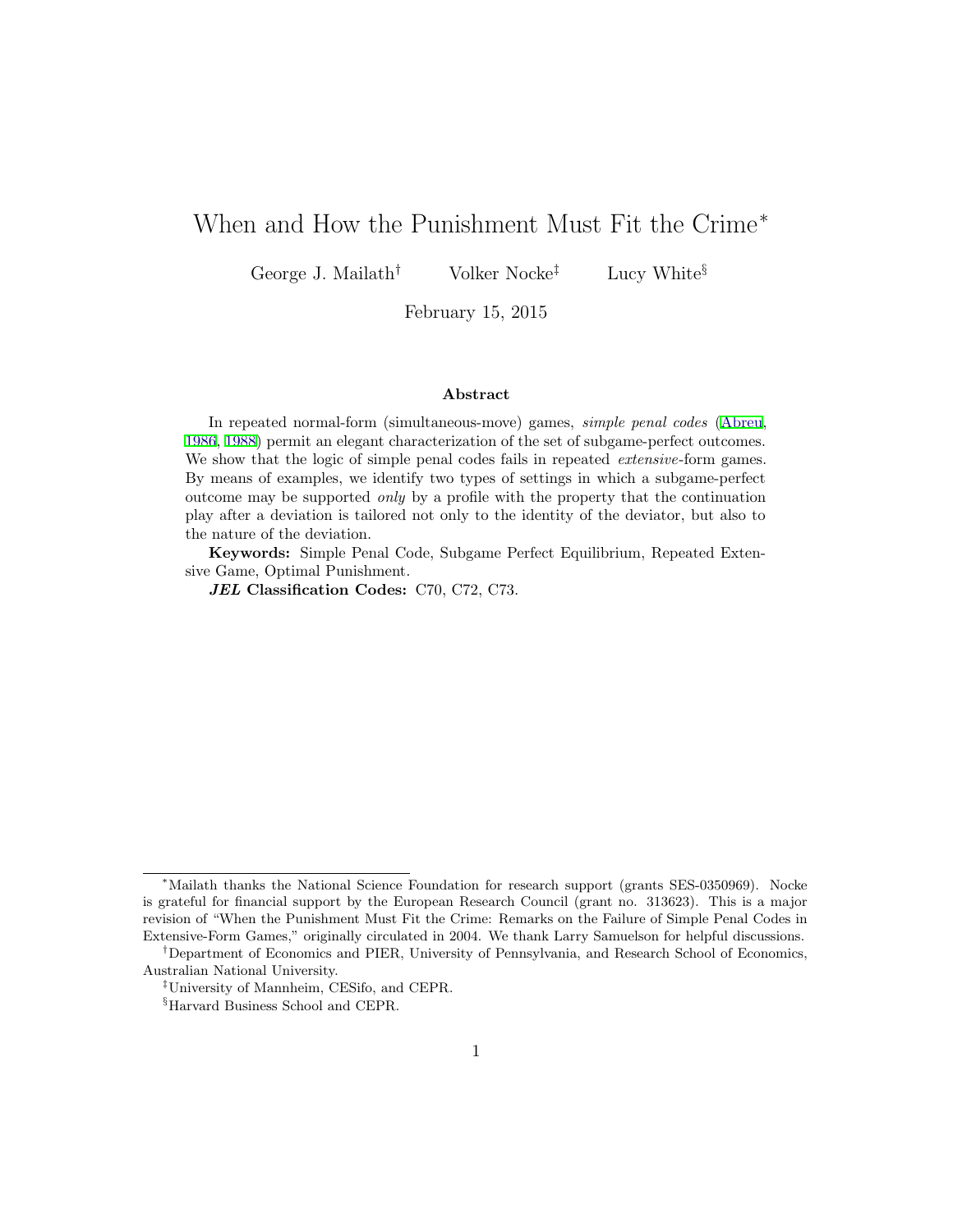My object all sublime I shall achieve in time To let the punishment fit the crime, The punishment fit the crime; And make each prisoner repent Unwillingly represent A source of innocent merriment, Of innocent merriment!

W. S. Gilbert (1885), The Mikado

## 1 Introduction

Many popular applications of game theory are naturally modeled as simultaneous-move stage games, such as the Cournot oligopoly model of collusion. But other interesting applications have a dynamic structure whose stage game interactions are more naturally represented by nontrivial extensive-form stage games. Examples include the interaction between government and the private sector in the time-inconsistency literature, between upstream and downstream firms in the vertical relations literature, between bidders in open-outcry auctions, between firms which first invest or choose standards and then compete, between proposer and responders in bargaining games, and between principal and agent in contracting games. Such applied models often feature a socially desirable (or 'cooperative') outcome which is inconsistent with equilibrium in a one-shot game because of opportunistic actions available to players, but which might be attainable in a repeated game. Economists are often interested in exploring how changes in institutions and/or repetition of the game might allow the more desirable outcomes to be supported as equilibria (see, e.g., the seminal work of [Friedman](#page-22-0)  $(1971)$  $(1971)$ ). But with a few exceptions,<sup>1</sup> such analysis has been largely confined to repeated *normal-form* games, where all players are modeled as moving simultaneously in the stage game.

When players are sufficiently patient, one may ignore the detailed dynamic structure within the stage-game interaction and apply standard folk theorem arguments ([Wen](#page-23-0), [2002\)](#page-23-0). The reason is that even a small difference in continuation values will dominate any shortterm gain for patient players, so deviations are relatively easy to deter. However, applied theory is often concerned with the impact of a change in institutions or the environment on the set of equilibrium outcomes, and such an analysis is meaningful only for *impatient* players. In this paper we show that for impatient players, the dynamic structure of the stage game can be important and should not be neglected.

<sup>&</sup>lt;sup>1</sup>Repeated extensive-form games have been analyzed in the relational contracting literature ([Levin](#page-23-0), [2003](#page-23-0)), in the policy games literature ([Athey, Atkeson, and Kehoe](#page-22-0), [2005](#page-22-0)), and in the vertical relations literature [\(Nocke and White,](#page-23-0) [2007\)](#page-23-0).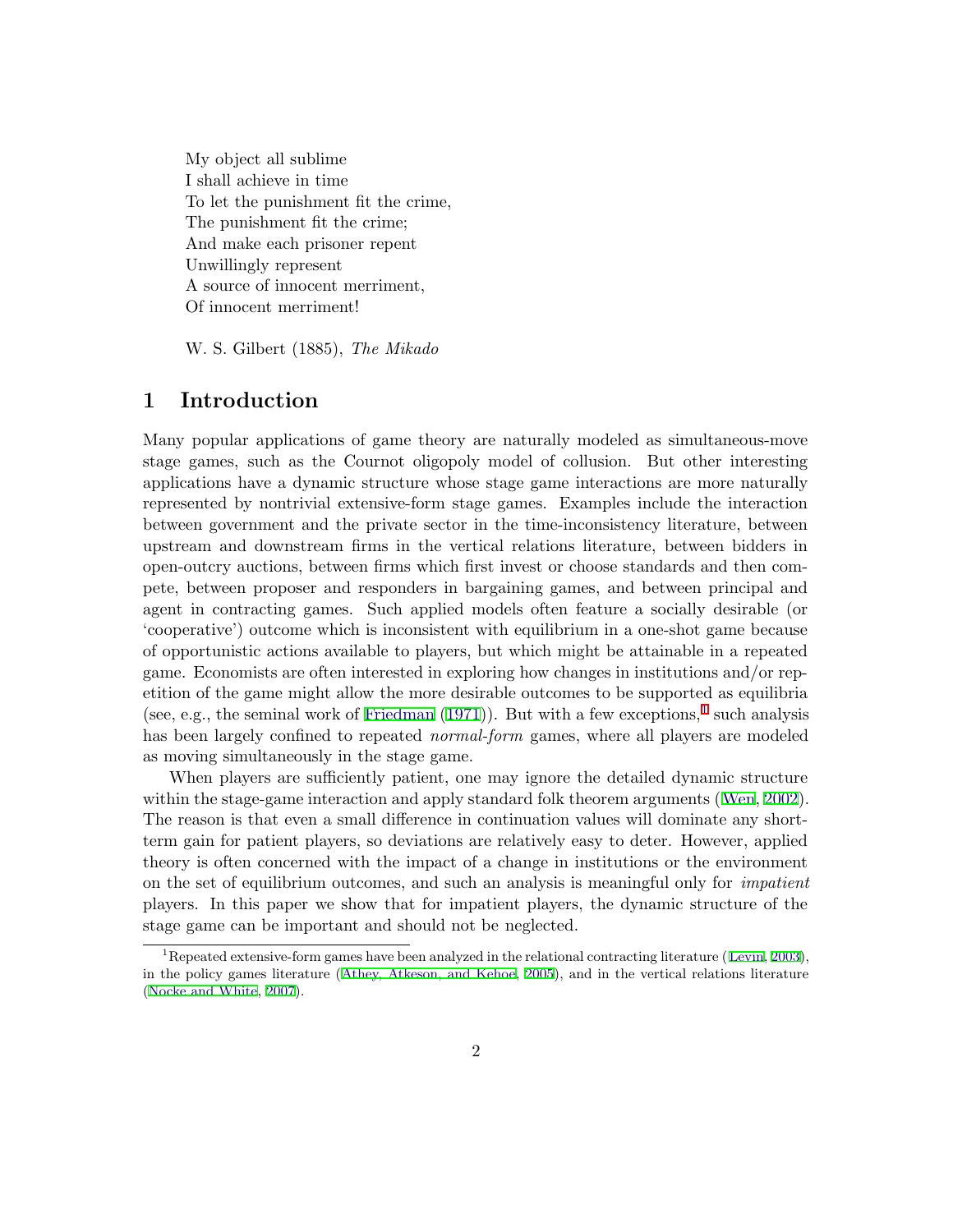The literature has so far directed surprisingly little attention towards the study of repeated extensive-form games with impatient players. For applications of repeated simultaneousmove games, the techniques developed by [Abreu](#page-22-0) ([1986](#page-22-0), [1988\)](#page-22-0) are central. [Abreu](#page-22-0) [\(1988\)](#page-22-0) shows that any pure-strategy subgame-perfect equilibrium outcome can be supported by a set of simple punishment strategies called *simple penal codes*: If a player, i say, deviates from the proposed equilibrium play in a given period, in the next period, players switch to player i's worst equilibrium play (called i's *optimal penal code*). A similar rule applies to any player who deviates from play during an optimal penal code. In other words, the continuation play after a deviation by a player is independent of the nature of the deviation, depending only on the identity of the deviator. This result vastly simplifies the task of finding the set of equilibria that can be supported in repeated simultaneous-move games: one needs only to characterize a worst equilibrium for each player, and from there one can proceed to fill in all other equilibria that can be supported by using these punishment strategies. Abreu's result has been correspondingly important for applications employing normal-form stage games.

But what about applications that involve extensive-form stage games? In this paper, we show that a similar simplification is not available for characterizing the set of subgame perfect equilibrium outcomes when the stage game has a nontrivial dynamic structure. We begin by discussing the appropriate restrictions that simple penal codes should satisfy in this case. We then present two settings in which simple penal codes can fail to support equilibria that are supportable with more complicated punishments for a given discount factor. The forces driving optimal punishment in these settings are intuitive and natural.

Consider a deviation by some player in a repeated simultaneous-move game. Since the stage game is a simultaneous-move game, the other players can respond only in the next period. [Abreu](#page-22-0)'s ([1988\)](#page-22-0) results rely on the observation that, in repeated simultaneous-move games, every subgame is strategically equivalent to the original repeated game.<sup>2</sup> Hence, the worst punishment is simply the worst subgame perfect equilibrium of the original game. Consider now a deviation in a repeated extensive-form game. In contrast to normal form games, the other players may be able to respond not only in the next period but also within the same period. Moreover, the deviation may lead to a subgame that is not strategically equivalent to the original game. Consequently, the appropriate notion of simple penal code for a repeated extensive-form game is not obvious. Nonetheless, for any history that ends at the end of a period, the associated subgame is strategically equivalent to the original repeated game. This suggests that any definition of a simple penal code should have the feature that after a player deviates from the candidate equilibrium, subsequent play beginning in the next period should be independent of the precise nature of the deviation.

Our two sets of examples show that optimal punishments in repeated extensive-form games need not have this property: even though it is feasible to play the same outcome path

 $2$ This observation is a direct implication of the property that every subgame's initial node is at the beginning of some period.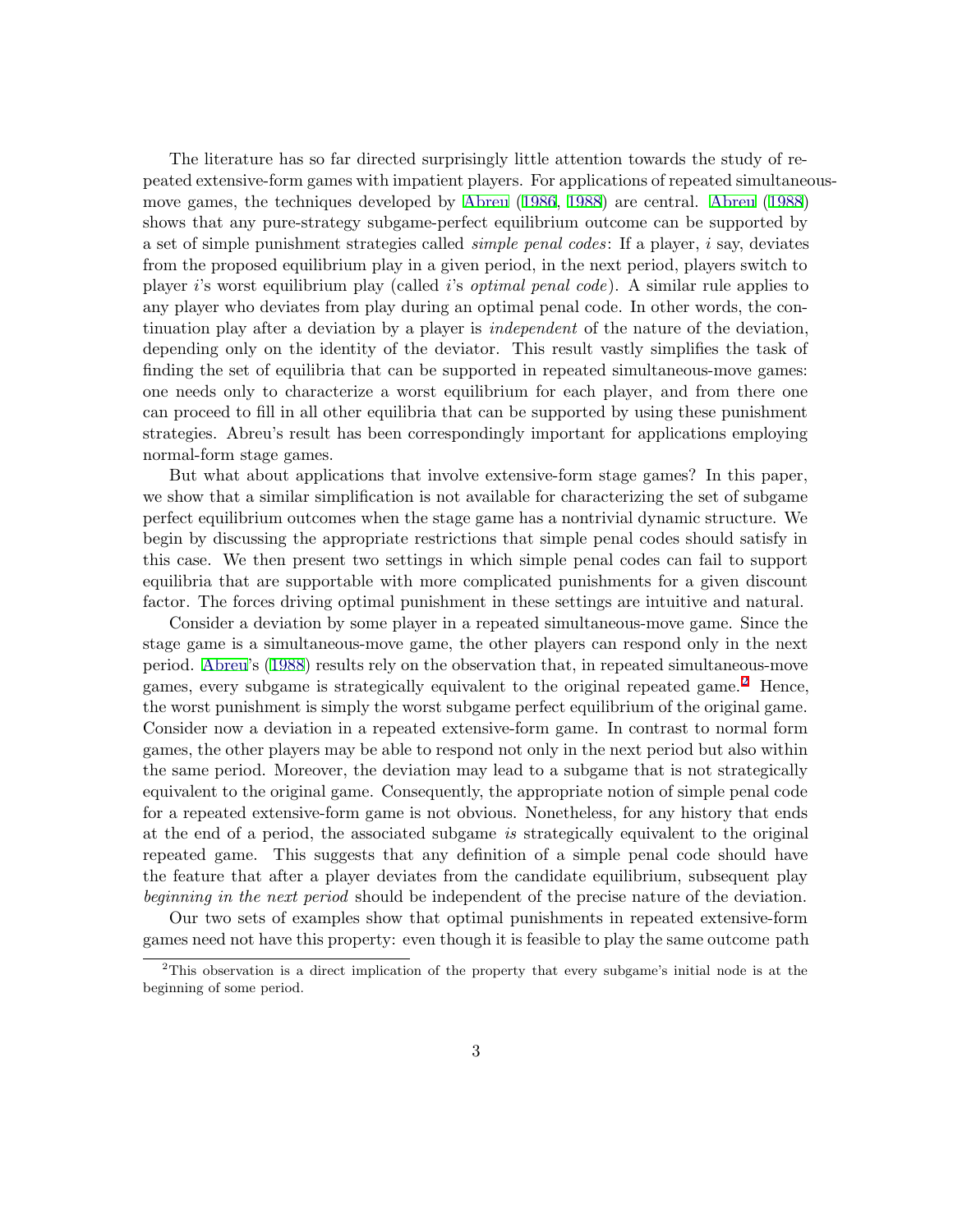after two different deviations starting in the next period, sustaining a candidate equilibrium outcome may require that different outcome paths are played.

Say that an action for a player is myopically suboptimal if, given the specified behavior for the other players, that action is not optimal for that player when payoffs from future periods are ignored. The logic of simple penal codes fails in repeated extensive-form games because some equilibria require the use of within-period myopically-suboptimal "punishments" to ensure that deviations are not profitable. In contrast, in repeated normal-form games, the sequential rationality of "within-period" punishments is not an issue. In each of our examples, the within-period punishment is myopically suboptimal for the potential punisher(s), but is required to sustain the desired equilibrium.

In the first set of examples, the need for different continuations arises because the interests of the deviator and the potential punisher are aligned, though imperfectly. Many important settings have this structure – for example, policy games, models of relational contracting, and models where players engage in repeated investment or production. In such settings, using continuation play to reward a player for carrying out myopically suboptimal within-period punishment of the earlier deviator may necessarily also reward the deviator himself. Consequently, the rewards for the punisher (and hence the outcome path following the deviation) may have to be fine-tuned to the particular deviation chosen by the deviator. Within-period punishment is valuable after some, but not all, deviations, depending on how effective and costly is within-period punishment after a particular deviation. We first analyze a simple example to illustrate the difficulty and then show how the same logic affects a repeated game of bilateral investment with hold-up in the spirit of [Klein, Crawford, and Alchian](#page-23-0) [\(1978](#page-23-0)) and [Grossman and Hart](#page-22-0) ([1986](#page-22-0)).

In the second set of examples, we highlight a contrasting problem, which arises because players moving after a deviator are required to coordinate to inflict effective within-period punishment. In contrast to the first set, where complications arise when interests are aligned, here, difficulties occur when the interests of the players required to inflict punishment are in conflict. The simplest case has three players, and sustaining the desired equilibrium requires that the two later movers both inflict within-period punishment on the first mover in the event of a deviation. Think, for instance, of a situation where a deviation is profitable if and only if one other player 'accepts' it. Such a structure is common in many important settings. Examples include colluding upstream firms ([Nocke and White](#page-23-0), [2007\)](#page-23-0), attempted expropriation by a sovereign power (where citizen groups can cooperate to successfully resist expropriation, as in [Weingast](#page-23-0) ([1995,](#page-23-0) [1997](#page-23-0))), bargaining over a series of proposals where a majority vote is sufficient for acceptance ([Baron and Ferejohn,](#page-22-0) [1989\)](#page-22-0), or attempted entry when an entrant requires more than one customer to break even (as in [Rasmusen, Ramseyer, and Wiley](#page-23-0) [\(1991](#page-23-0)) and [Segal and Whinston](#page-23-0) ([2000\)](#page-23-0)). The conflict of interest between the two potentially enforcing players in these cases means that it is not possible to provide the maximum "reward" to both the punishers in any given equilibrium. Intuitively, the continuation equilibrium chosen (and hence the "reward" which each punisher receives) must depend on the degree of sacrifice which the punisher makes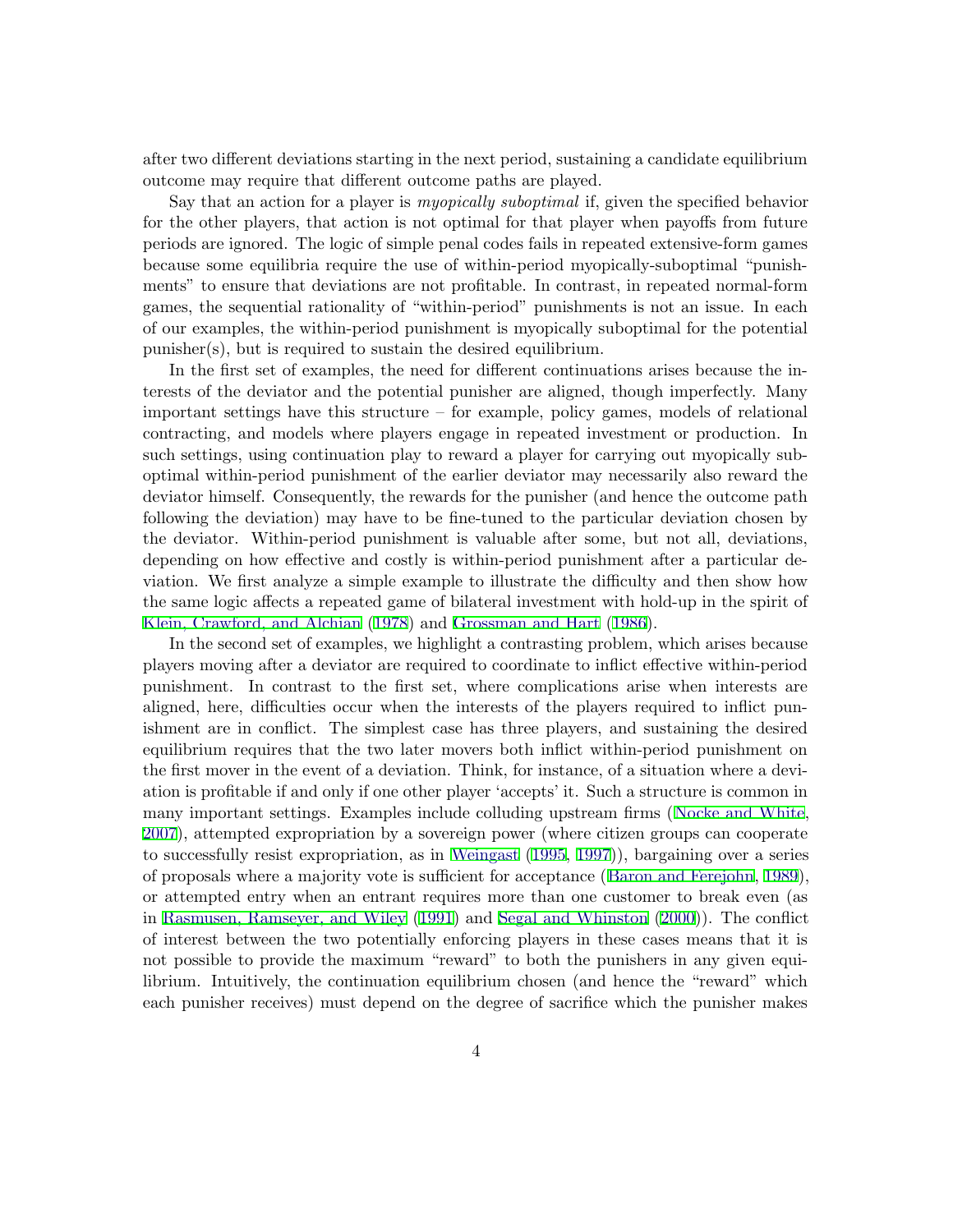<span id="page-5-0"></span>in inflicting the myopically suboptimal punishment. In other words, the continuation play, starting in the period after the deviation by the first mover, is not simple, but rather depends on which deviation the first mover has chosen among those that are available to him. Which of the two later moving players receives more of the "carrot" in future play optimally depends on for which of them it was more costly to apply the "stick". Again, we first analyze a simple example and then turn to the classic "naked exclusion game" of [Rasmusen, Ramseyer, and Wiley](#page-23-0) ([1991\)](#page-23-0) and [Segal and Whinston](#page-23-0) ([2000\)](#page-23-0) to illustrate the operation of optimal punishments in that context.

Apart from [Rubinstein and Wolinsky](#page-23-0) ([1995](#page-23-0)), [Sorin](#page-23-0) [\(1995](#page-23-0)), [Wen](#page-23-0) ([2002](#page-23-0)), and [Mailath](#page-23-0) [and Samuelson](#page-23-0) ([2006\)](#page-23-0), the repeated-game literature has focused on repeated normal-form games, ignoring the dynamic structure within the stage game.<sup>3</sup> [Rubinstein and Wolinsky](#page-23-0) [\(1995\)](#page-23-0) present some examples illustrating the difference between the set of subgame-perfect equilibrium payoffs of repeated extensive and normal-form games for patient players when the standard full dimensionality condition of [Fudenberg and Maskin](#page-22-0) ([1986](#page-22-0)) does not hold. [Sorin](#page-23-0) [\(1995](#page-23-0)) discusses the implications of the different information that players have available across periods in repeated extensive, rather than normal, form games. [Wen](#page-23-0) [\(2002\)](#page-23-0) extends the arguments of [Abreu](#page-22-0) [\(1988](#page-22-0)) to prove a folk theorem for repeated sequential-move games under a weaker condition than [Fudenberg and Maskin](#page-22-0)'s ([1986](#page-22-0)) full dimensionality condition. Finally, [Mailath and Samuelson](#page-23-0) [\(2006,](#page-23-0) Section 9.6) prove a folk theorem for repeated extensive form games via an extension of the tools of [Abreu, Pearce, and Stacchetti](#page-22-0) [\(1990\)](#page-22-0). None of these papers are concerned with penal codes or with characterizing the set of subgame-perfect equilibrium payoffs with impatient players.

### 2 The Punishment Should Fit The Crime

"Is it her fault or mine?

The tempter or the tempted - who sins the most?"

William Shakespeare Measure for Measure, Act 2, Scene 2.

In this section, we highlight the value of tailoring the punishment to fit the deviation in games where the potential deviator and punisher have a commonality of interest. Thus our games have a strong coordination flavor. The most effective punishments can be complicated in such settings, because it is difficult to both punish the deviator and reward the punishing player for applying the costly punishment.

We first present a simple stylized example to illustrate the issues that arise. In the following subsection, we will present a more interesting application to a game of repeated

<sup>&</sup>lt;sup>3</sup>Despite the name, the literature on *asynchronously repeated games* (for example, [Lagunoff and Matsui](#page-23-0) [\(1997\)](#page-23-0)) does not study repeated games. In each period only some players can choose (adjust) an action, with the other players' actions fixed from earlier periods. The canonical example is the asynchronous move prisoners' dilemma, where player 1 chooses in odd periods, and player 2 in even periods.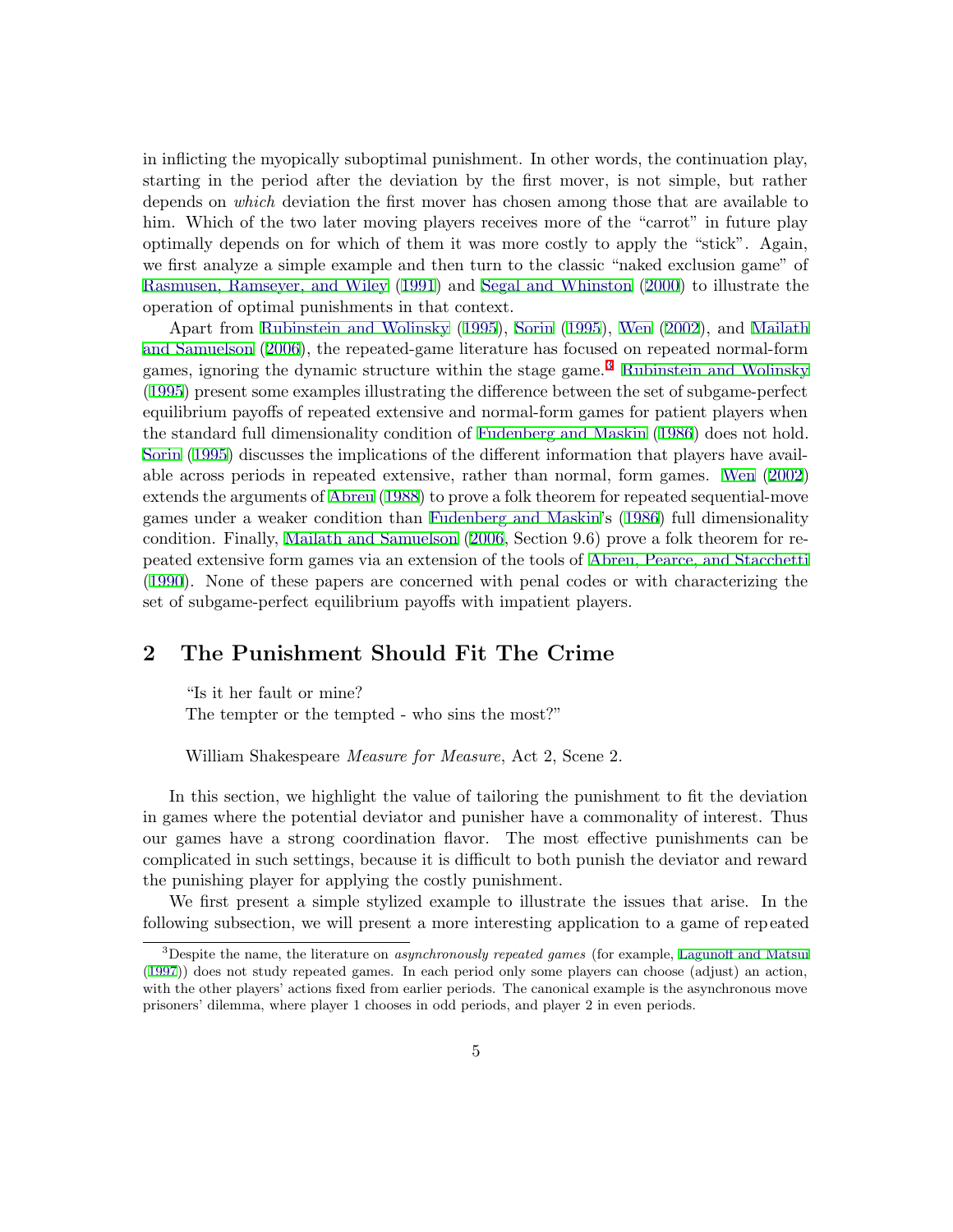<span id="page-6-0"></span>

(a) The extensive-form game  $\Gamma_1$ .

(b) The coordination game.

Figure 1: The two period game.

investment and hold-up.

### 2.1 A Simple Example

We begin with the extensive-form game  $\Gamma_1$ , presented in Figure 1a. In this stage game, the unique backward induction equilibrium is for player I to play M, and player II to play  $\ell$ (after  $M$ ). Player  $II$  of course, prefers that player  $I$  play  $L$ .<sup>4</sup>

Before we describe the repeated extensive-form game, we first analyze a simpler twoperiod game. In the first period,  $\Gamma_1$  is played, while in the second period, the coordination game of Figure 1b is played. Each player's payoff is the sum of payoffs from the two periods. In the second period, the payoffs of the two players are, by construction, identical. It is impossible to punish (or reward) one player without simultaneously doing the same to the other.

We are interested in equilibria that support  $L$  as a choice by player  $I$  in the first period. The payoffs in this example have been chosen so that the variation in second-period payoffs alone is insufficient to deter player I from playing M when player II chooses  $\ell$ , her myopic best reply: Player I's first-period incentive to deviate by playing  $M$  is then 6, while the largest punishment the second period can impose is the profile CC, with associated loss of payoff of 4.

<sup>&</sup>lt;sup>4</sup>The game  $\Gamma_1$  has an interpretation as an entry game between a potential entrant (player I) and an incumbent (player  $II$ ), where the entrant can decide to stay out (play  $L$ ), enter with product line  $M$  (play M) or enter with product line R (play R). (One can also interpret M as small-scale entry and R as largescale entry.) Following entry with product M, the incumbent can choose to acquiesce (play  $\ell$ ) or fight (play r). We assume here for simplicity that fighting is possible only when product  $M$  is chosen, but one can also allow fighting after choice of R with, for example, payoffs  $(-1,1)$  without changing any of the conclusions reached in the analysis below.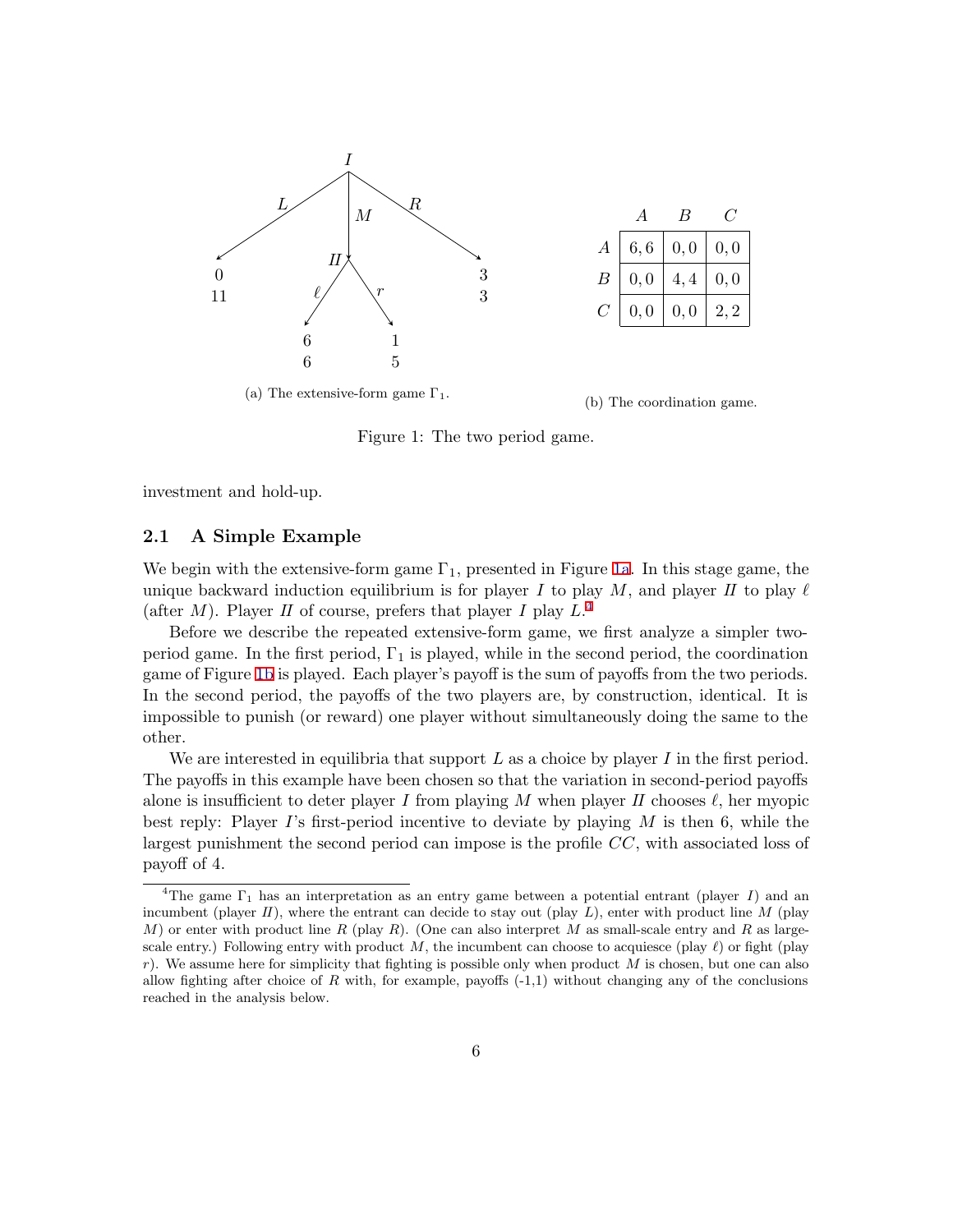

Figure 2: The game  $\Gamma_1^*$ .

On the other hand, if player  $II$  can be induced to play  $r$ , the benefit to player  $I$  of  $M$  is drastically reduced (from 6 to 1). The trick is in providing appropriate incentives to prevent  $II$  from myopically optimizing, i.e., in specifying a higher continuation payoff after Mr than after  $M\ell$ . At the same time, the continuation play after Mr must not ignore I's original deviation. This motivates the following specification of second period play: play AA after L, BB after  $Mr$ , and CC after  $M\ell$  and r. It is straightforward to check that this specification supports  $Lr$  as equilibrium first period choices.

In the profile described in the previous paragraph, different continuation equilibria are specified after  $I$ 's deviation to  $M$  and to  $R$ . We have already seen that the second period play BB after Mr is needed to make II's choice of r optimal. At the same time, a play of BB after R does not provide a sufficient disincentive for I.

The play of L in the first period cannot therefore be sustained by a "simple" penal code in which continuation play is independent of the particular deviation chosen by player I. As we have seen, the play of  $L$  is sustained by a more complex strategy profile which employs different punishments after different deviations.

Consider now the extensive-form game,  $\Gamma_1^*$ , presented in Figure 2, where the two players first simultaneously choose A, B or C, and  $\Gamma_1$  follows a simultaneous choice of A. Since  $\Gamma_1$ has a unique subgame-perfect equilibrium with payoffs  $(6, 6)$ , the pure strategy subgame perfect equilibrium payoffs of  $\Gamma_1^*$  coincide with the pure-strategy Nash equilibrium payoffs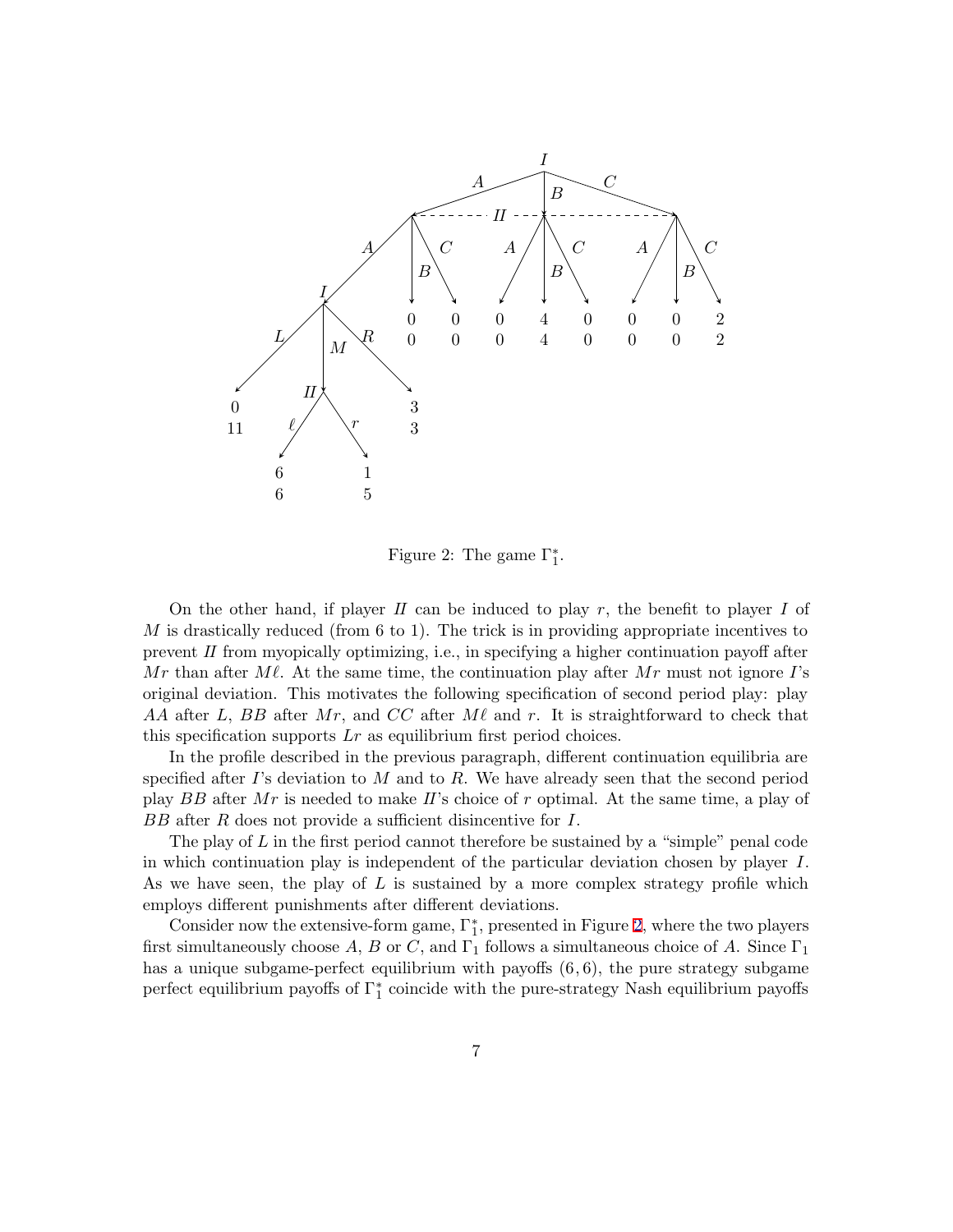|       | $A\ell$ | Ar   | B    | ◠    |
|-------|---------|------|------|------|
| AL    | 1,11    | 1,11 | 0, 0 | 0, 0 |
| AM    | 6,6     | 1, 5 | 0, 0 | 0, 0 |
| AR    | 3,3     | 3, 3 | 0, 0 | 0, 0 |
| B     | 0,0     | 0, 0 | 4, 4 | 0,0  |
| $\,C$ | 0,0     | 0, 0 | 0,0  | 2, 2 |

Figure 3: The (reduced) normal form of  $\Gamma_1^*$ .

of the game of Figure [1b.](#page-6-0)

The game  $\Gamma_1^*$  is played in two periods. The discussion above shows that there is a subgame-perfect equilibrium of the repeated game in which in the first period, both players choose A, and then player I chooses L. (The only issue we have not addressed is a deviation by I or II to B or C in the first period. Player II clearly cannot benefit from such a deviation. For player I, the period-1 payoff from this deviation is 0, the same as from  $Mr$  in  $\Gamma_1$ , and the second-period play is the same as well, and so the deviation is not profitable.)

It is also an implication of the above discussion that this outcome cannot be achieved in any equilibrium with the property that play in the second period is independent of the nature of I's deviation in the first period.

To conclude our discussion of this example, it is useful to compare our analysis with that of an analysis of the repeated normal form of  $\Gamma_1^*$ . The normal form is given in Figure 3. Treating the simultaneous-move normal form of Figure 3 as the stage game, the profile in which  $(AL, Ar)$  is played in the first period and  $(AR, A\ell)$  in the second, with any deviation by player 1 resulting in CC in the second period, is a subgame-perfect equilibrium of the repeated game. However, this profile is a subgame-perfect equilibrium only because the simultaneity of moves means that there is no subgame beginning with  $II$ 's choice between  $\ell$  and r, and so subgame perfection does not require that choice to be optimal.

### 2.2 Application: Bilateral Investment and Hold-Up

We now consider a simplified version of the classic hold-up model with bilateral investment in the spirit of [Klein, Crawford, and Alchian](#page-23-0) ([1978\)](#page-23-0) and [Grossman and Hart](#page-22-0) [\(1986](#page-22-0)). Here, the more standard Nash bargaining stage is replaced by a simple non-cooperative bargaining model where one player makes a take-it-or-leave-it offer to the other player. The stage game has three stages:

Stage 1 (Investment) Both players simultaneously decide whether or not to make a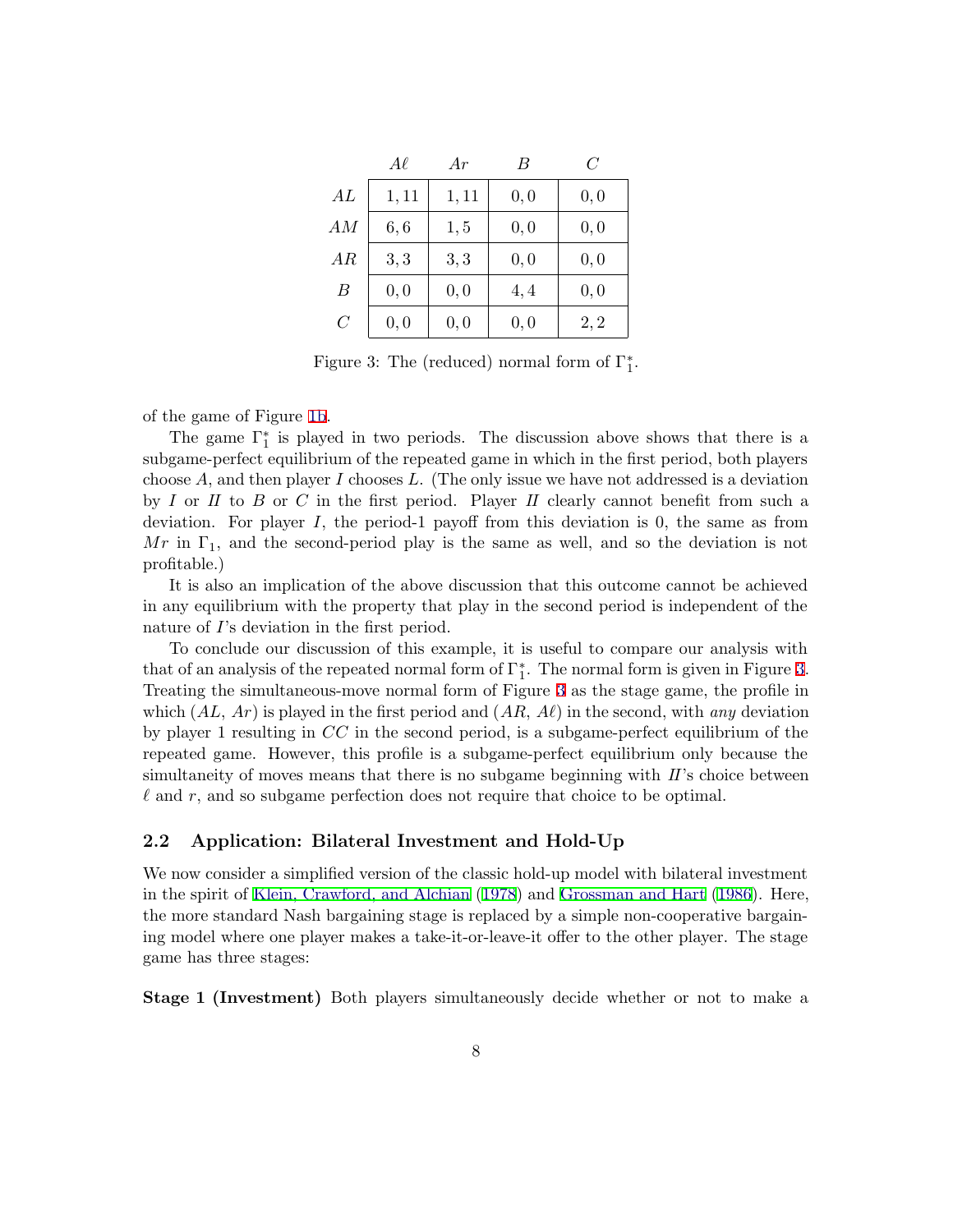relation-specific investment. The cost of the investment is  $c > 0$ . Unless both players have made the investment, the game ends, with player i's payoff being  $-c$  if  $i \in \{1,2\}$ had invested and zero otherwise. If both players have made the investment, the game proceeds to the next stage.

**Stage 2 (Offer)** Player 1 makes a take-it-or-leave-it offer  $x \ge 0$  to player 2.

Stage 3 (Acceptance) Player 2 decides whether to accept or reject the offer. If the offer is accepted, payoffs are  $(B - x - c, x - c)$ ; otherwise payoffs are  $(-c, -c)$ , where B is the investment revenue.

The interesting case arises when investment is efficient:  $B > 2c$ . Despite the efficiency of investment, it is well known that ex post bargaining over terms leads to inefficiently low investment – here, the one-shot game has a unique subgame-perfect equilibrium with no investment by either player, resulting in payoffs (0, 0).

### 2.2.1 The Infinitely Repeated Game

Now consider the infinite repetition of the stage game just described, with  $\delta$  denoting the common discount factor. We characterize the best equilibrium for player 2, and show that this equilibrium depends on whether behavior is restricted to simple penal codes. In either case, this best-for-player-2 equilibrium will involve in each period either (i) no investment by either player (as in the static equilibrium), resulting in payoffs  $(0,0)$ , or (ii) investment by both parties, with player 1 making a subsequent offer of  $\hat{x}$ , which is accepted by player 2, resulting in payoffs  $(B-c-\hat{x}, \hat{x}-c)$ . As each player can ensure himself a payoff of 0 by not investing, if an investment equilibrium exists, player 1's offer  $\hat{x}$  must satisfy  $B-c \geq \hat{x} \geq c$ .

#### 2.2.2 Optimal Punishments

We first analyze the features of optimal punishments without the restriction to simple penal codes. Since infinite repetition of the static equilibrium (i.e., the subgame-perfect equilibrium of the stage game), resulting in no investment, is trivially a subgame-perfect equilibrium of the repeated game, we turn to the incentive constraints for any equilibrium involving investment by both parties and an accepted offer of  $\hat{x}$  in every period.

There are two possible ways in which deviations by player 1 to offers less generous than  $\hat{x}$  can be punished. First, and standardly, deviations could be deterred by the threat of reversion to the static equilibrium in all future periods. Such reversion may well be sufficient to deter a small deviation by player 1 (to an offer x not much smaller than  $\hat{x}$ ) because his short-run benefit from such a deviation is small. But such a punishment scheme may not deter a large deviation (to a small offer  $x$ ) since the short-term benefit of having a very low offer accepted may be too large. To deter a large deviation, therefore, it may be necessary to use the second way of deterring a deviation, which is to have player 2 reject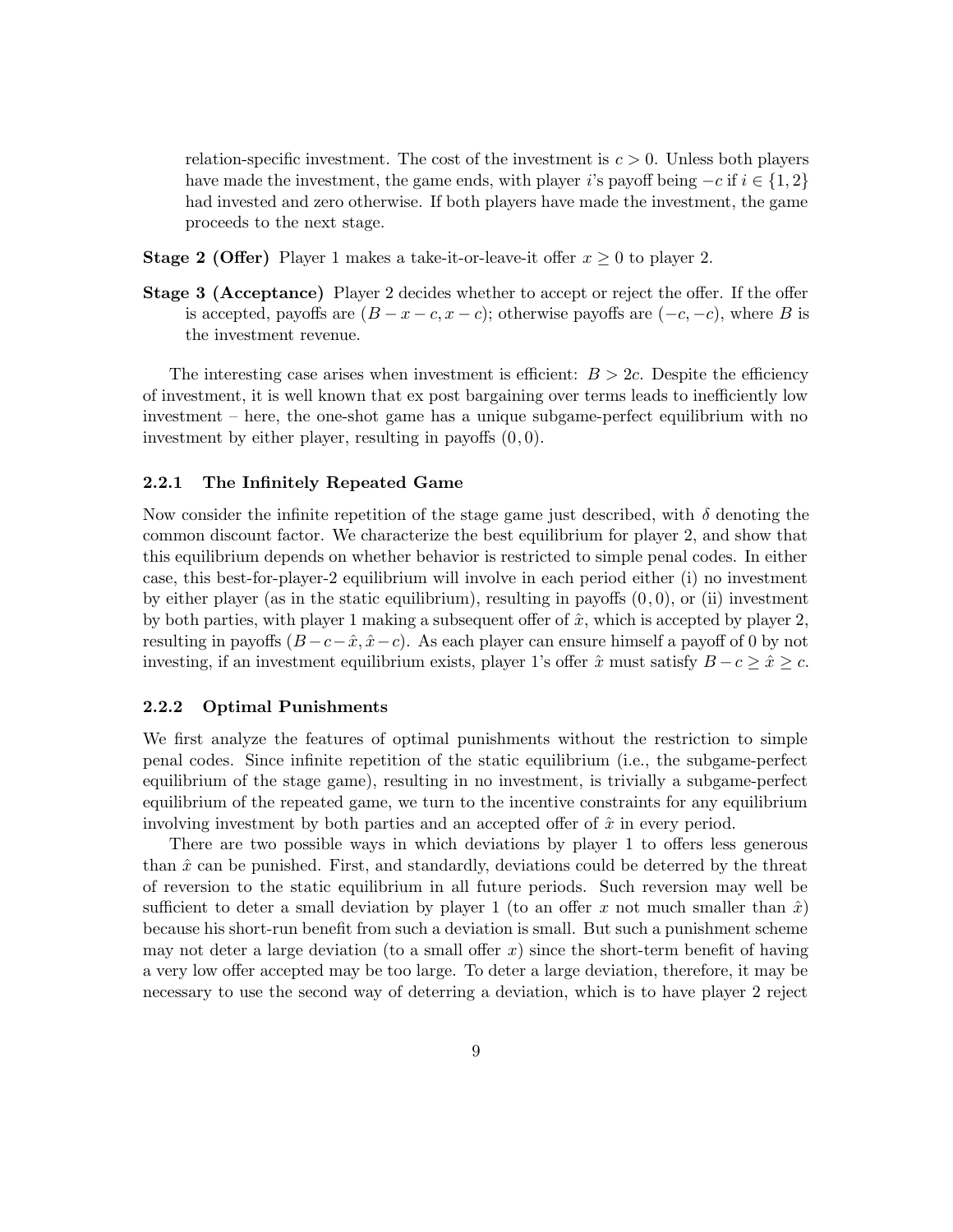the low offer (leaving player 1 with a payoff of  $-c$ ). For player 2 to be willing to carry out such a within-period punishment, however, requires that he is subsequently rewarded by a sufficiently attractive continuation play. But for an impatient player 2 such a reward may not be large enough to induce rejection of an offer x not much smaller than  $\hat{x}$ . Thus there may be a need to fine-tune the continuation play to the size of the deviating offer.

These considerations suggest the following features for an optimal punishment scheme: There is a cutoff  $\tilde{x}$  such that any deviation to an offer  $x \in [\tilde{x}, \hat{x})$  is accepted by player 2 and the continuation play is reversion to the static equilibrium, while any offer  $x \in [0, \tilde{x})$ is rejected by player 2 with the continuation play reverting to an offer of  $\hat{x}$  in every future period (acceptance by player 2 is followed by reversion to the static equilibrium).

Player 1 will find it unprofitable to make a deviant offer  $x \in [\tilde{x}, \hat{x})$  only if the smallest deviant offer  $\tilde{x}$  (inducing the same continuation play) is unprofitable, i.e.,

$$
\frac{B-c-\hat{x}}{1-\delta} \ge (B-c-\tilde{x}),
$$

which implies the following lower bound on  $\tilde{x}$ , the lowest deviant offer that player 2 can accept:

$$
\tilde{x} \ge \frac{\hat{x} - \delta(B - c)}{1 - \delta}.\tag{1}
$$

Player 2 will be willing to reject a deviant offer  $x \in [0, \tilde{x})$  only if

$$
-(1-\delta)c + \delta(\hat{x}-c) \ge (1-\delta)(\tilde{x}-c),
$$

which implies an upper bound on  $\tilde{x}$ , the largest deviant offer that player 2 is willing to reject:

$$
\frac{\delta(\hat{x}-c)}{1-\delta} \ge \tilde{x}.\tag{2}
$$

Combining inequalities (1) and (2), we obtain as a necessary condition, an upper bound on  $\hat{x}$ , the equilibrium offer in the best-for-player-2 equilibrium,

$$
\hat{x} \le \frac{\delta}{1-\delta}(B-2c). \tag{3}
$$

In equilibrium, players' individual rationality constraints must also be satisfied, which requires that each player's payoff be nonnegative. So we also must have

$$
\hat{x} \ge c \quad \text{and} \quad B - \hat{x} \ge c. \tag{4}
$$

Thus, if  $(\tilde{x}, \hat{x})$  describes the best-for-player-2 equilibrium,  $\hat{x}$  is the largest offer satisfying (3) and (4). Since

$$
\frac{\delta}{1-\delta}(B-2c) \ge c \iff \delta \ge \frac{c}{B-c} \equiv \delta',
$$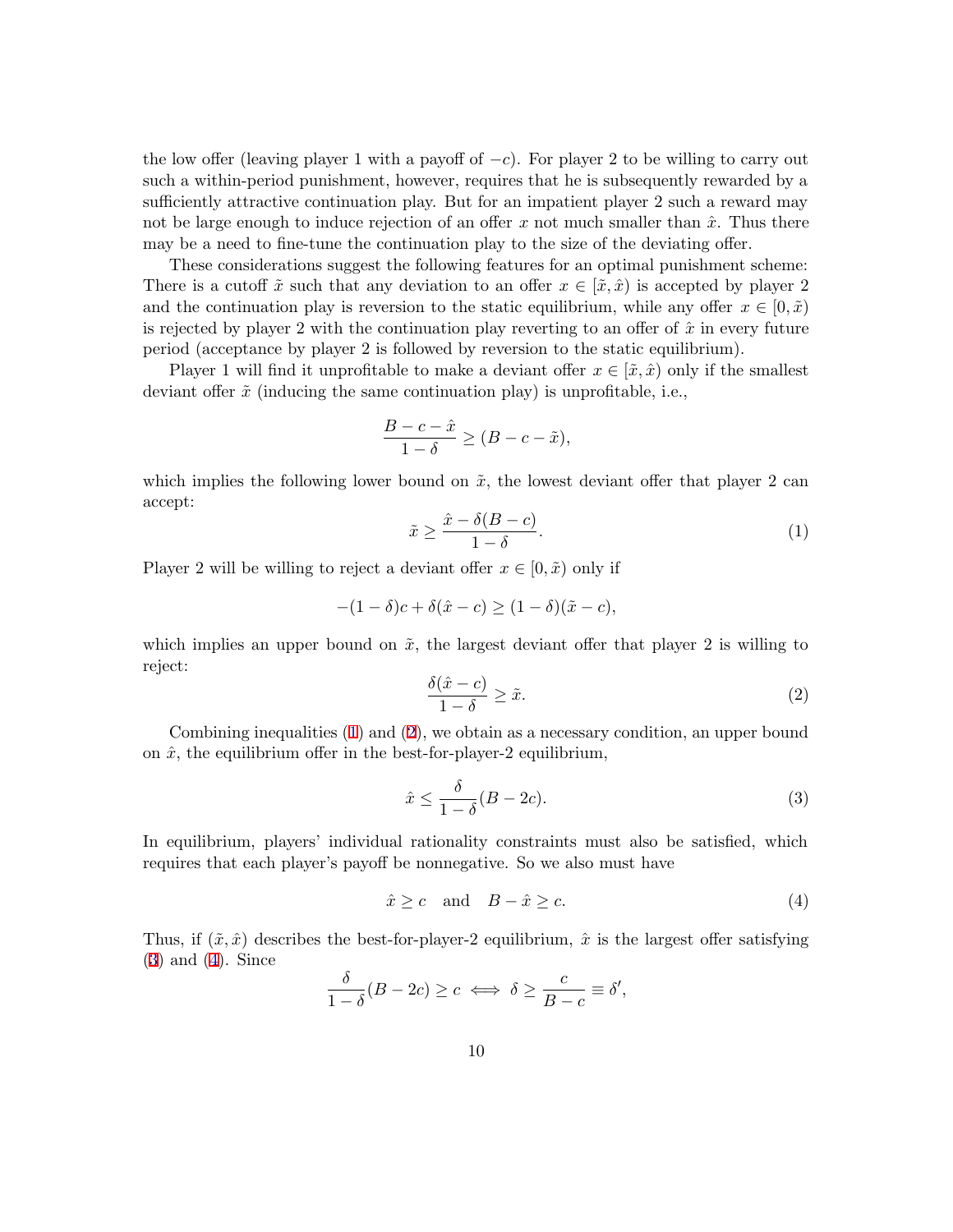if  $\delta < \delta'$ , there is no such  $\hat{x}$ .<sup>5</sup> If  $\delta \ge \delta'$ , then

$$
\hat{x} = \min \left\{ \frac{\delta}{1 - \delta} (B - 2c), \ B - c \right\}.
$$

Let  $\delta''$  be the smallest value of  $\delta$  at which  $\hat{x} = B - c$ , i.e.,

$$
\delta'' \equiv \frac{B - c}{2B - 3c}.
$$

We are now in a position to describe the best equilibria for player 2 (the verification is straightforward):<sup>6</sup>

**Proposition 1** Suppose  $\delta \in (\delta', \delta'')$ . All best equilibria for player 2 have the following structure: Set

$$
\hat{x} = \frac{\delta}{1 - \delta} (B - 2c)
$$

and fix an  $\tilde{x} < \hat{x}$  satisfying

$$
\tilde{x} \in \left[\frac{\hat{x} - \delta(B - c)}{1 - \delta}, \frac{\delta(\hat{x} - c)}{1 - \delta}\right].
$$

The equilibria have two phases, "invest" and "don't invest", and begin in the "invest" phase. In the "invest" phase,

- 1. on the path of play, both players invest and player 1 offers  $\hat{x}$  to player 2,
- 2. player 2 accepts all offers  $x > \tilde{x}$ , and
- 3. player 2 rejects all offers  $x < \tilde{x}$ .

Play stays in the "invest" phase as long as both players invest, the last offer satisfies  $x \notin [\tilde{x}, \hat{x})$ , which player 2 accepts if  $x \geq \hat{x}$  and rejects if  $x < \tilde{x}$ . Otherwise, play switches to the "don't invest" phase, in which the static no-investment equilibrium is played in every period.

The equilibria described in Proposition 1 do not have a simple penal code structure, since deviations by player 1 to relatively generous offers  $x \geq \tilde{x}$  lead to different continuation play than deviations to less generous offers  $x < \tilde{x}$ .

<sup>&</sup>lt;sup>5</sup>Indeed, if  $\delta < \delta'$ , then there is no stationary equilibrium with investment, since even an offer  $\hat{x} = \delta(B-c)$ (the largest offer consistent with  $\tilde{x} \le 0$ ) violates player 2's individual rationality.<br><sup>6</sup>In addition to the stationary equilibria described in Proposition 1, there are also equilibria where the

cutoff  $\tilde{x}$  depends upon history. This history dependence off the equilibrium path does not affect equilibrium payoffs.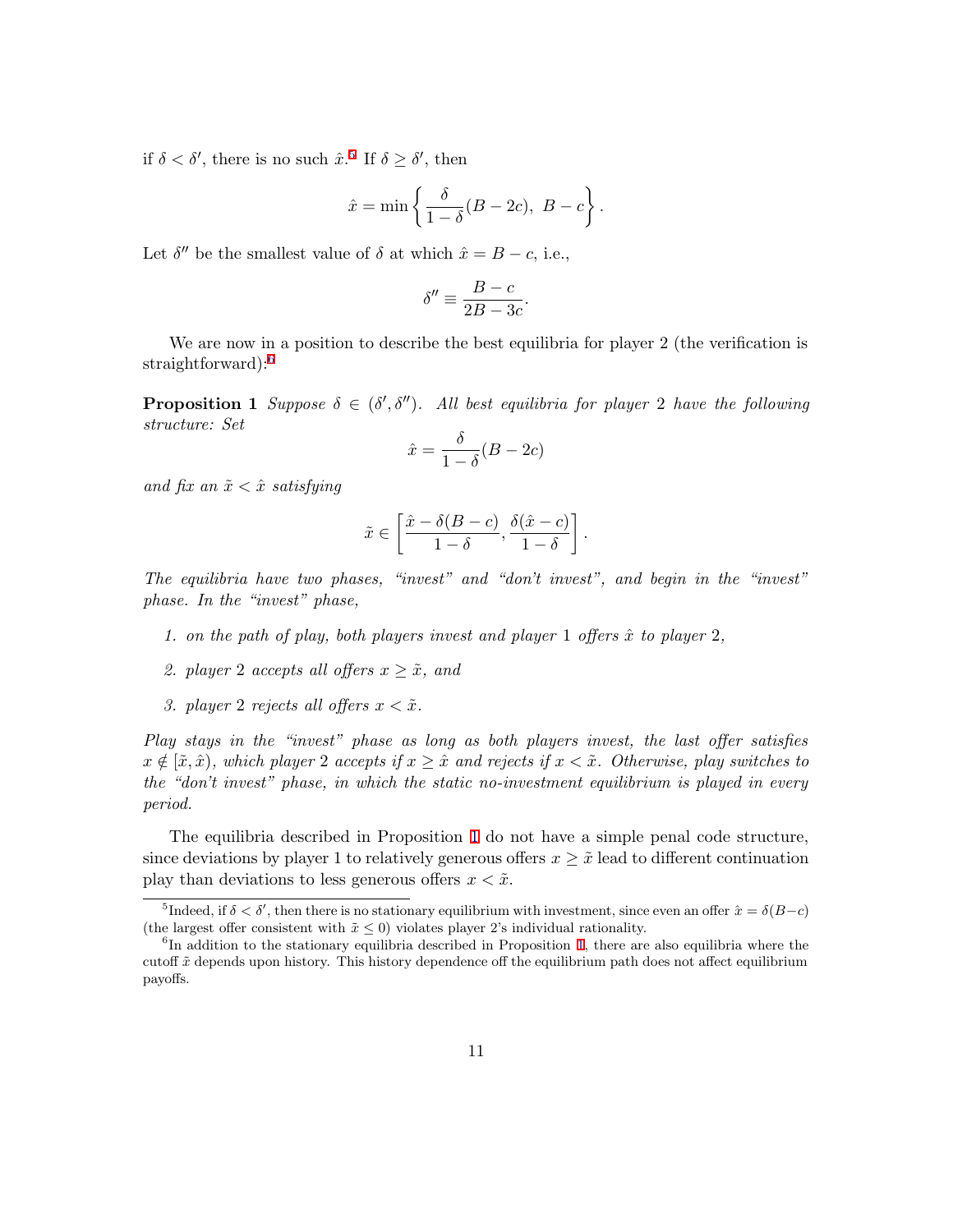<span id="page-12-0"></span>However, for  $\delta \geq \delta''$ , we can take  $\tilde{x} = \hat{x} = B - c$ , since for large  $\delta$ ,

$$
B - c \le \frac{\delta(\hat{x} - c)}{1 - \delta}.
$$

(It is straightforward to verify that the relevant incentive constraints hold.) In this case, the simple penal code in which player 2 rejects all offers less than  $B - c$  (expecting a continuation value of  $(B - c)/(1 - \delta)$  supports the equilibrium.

# **2.2.3** Simple Penal Code for  $\delta \in (\delta', \delta'')$

We have just shown that in this game, a simple penal code can be optimal as long as  $\delta \geq \delta''$ , and the only equilibrium involves no investment for  $\delta \leq \delta'$ . We now investigate the efficacy of simple penal codes for intermediate values of  $\delta \in (\delta', \delta'')$ . Let  $x^{\dagger}$  be the largest offer that player 2 can receive in any equilibrium supported by a simple penal code. There are two possibilities for a simple penal code in this setting: either any deviating offer results in no investment in the future, or any deviating offer is rejected, in which case rejection leads to  $x^{\dagger}$  in the future. (Failure by player 2 to reject such a deviating offer would in this case lead to the no investment equilibrium.)

First consider punishing deviations by infinite reversion to the static (no investment) equilibrium. Since this static equilibrium is the worst not only for player 1 but also for player 2, player 2 will accept any (strictly positive) deviant offer. Hence, player 1 will have no incentive to make a deviant offer  $x < x^{\dagger}$  only if he has no incentive to make an arbitrarily small deviant offer, i.e.,

$$
\frac{B-c-x^{\dagger}}{1-\delta} \geq B-c,
$$

which implies the following upper bound on  $x^{\dagger}$ :

$$
x^{\dagger} \le \delta(B - c). \tag{5}
$$

It is straightforward to check that the profile in which both players invest, player 1 always makes the offer  $\delta(B-c)$ , which is accepted (as is any lower off-the-equilibrium path offer), and any deviation by player 1 to an inferior offer results in future no investment is an equilibrium for  $\delta \in (\delta', \delta'')$ .

Now consider the other possible simple penal code: inducing player 2 to reject all deviating offers, followed by a return to an investment equilibrium if and only if he does so. Player 2 will be prepared to reject any offer  $x \in [0, x^{\dagger})$  only if

$$
-(1 - \delta)c + \delta(x^{\dagger} - c) \ge (1 - \delta)(x^{\dagger} - c),
$$

which implies the upper bound on offers that player 2 will be willing to reject:

$$
x^{\dagger} \le \frac{\delta c}{2\delta - 1}.\tag{6}
$$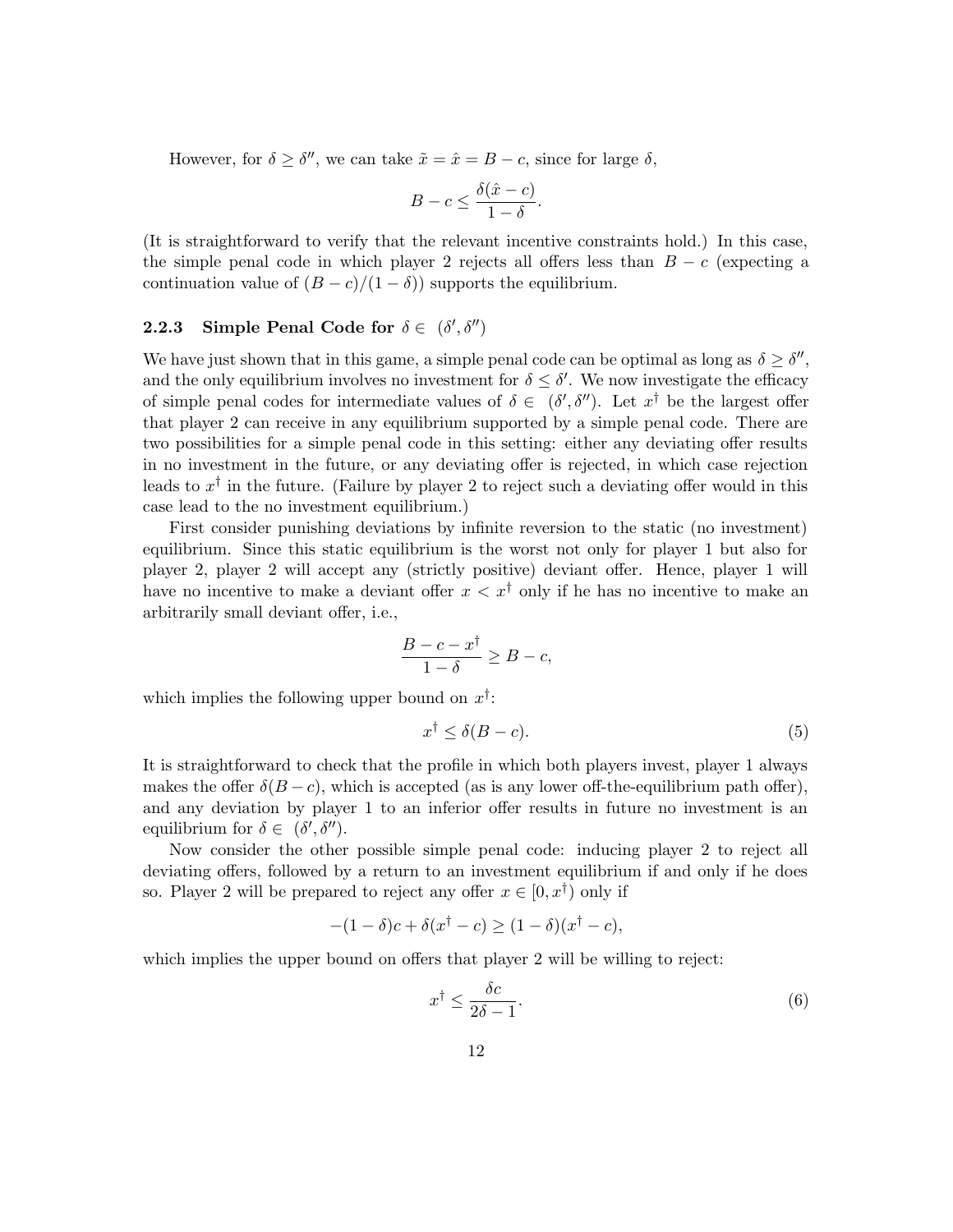Individual rationality for player 1 requires  $B - c \geq x^{\dagger}$ , which with ([6](#page-12-0)) implies  $\delta \geq \delta''$ , contradicting our assumption on  $\delta$ . Hence, if  $\delta \in (\delta', \delta'')$ , the best simple penal code involves the play of the no investment equilibrium in all periods following a deviant offer by player 1. The largest offer that player 2 can receive in any equilibrium supported by a simple penal code is  $\delta(B-c)$ , which is strictly smaller than  $\hat{x}$ .

### 2.2.4 Discussion

Whenever it improves on simple penal codes, the optimal punishment scheme has an interesting feature. If the offerer deviates from the expected price by shading just slightly, the responder will accept (shrug it off) but will no longer invest in the relationship (one can also think about the parties as walking away from the relationship and as receiving outside options of zero on the spot market). Whereas if the offerer deviates from the expected price by making a much lower offer, then instead the – perhaps insulting – offer is rejected, but in the expectation that next period the investment relationship will be re-established on better terms. The structure of the punishment might at first glance be considered counter-intuitive, since one might think that the relationship would be more likely to continue if shading of the price is only slight and not large. But if the relationship is to be continued, costs must be inflicted within the period by refusing to deal, otherwise shading will always occur; whereas if the relationship is to be sacrificed (and the pair are to return to the no-investment or spot market equilibrium), only small amounts of shading can be prevented. Moreover, the ability to inflict large costs by failing to make a mutually beneficial trade in a period of deviation (cutting off ones nose to spite ones face) can help sustain the relationship beyond what would otherwise be possible. So the optimal punishment scheme yields a prediction about the pattern of punishment strategies in relationships with hold-up: other things being equal, small deviations result in walking away whereas large deviations result in a costly standoff and then resumption of trade. By contrast, a simple penal code would involve the responder taking the same action (in particular, walk away) independently how low the offer he receives is.

### 3 The Reward Should Fit the Temptation

"You oughtn't to yield to temptation." "Well somebody must, or the thing becomes absurd."

Anthony Hope, The Dolly Dialogues.

We have just highlighted how the value of deviation-dependent punishments can arise from the *commonality* of interest between the punisher and the punished. We now examine how the value of deviation-dependent punishments arises for a very different reason – because there is a conflict of interest between two players who are not supposed to acquiesce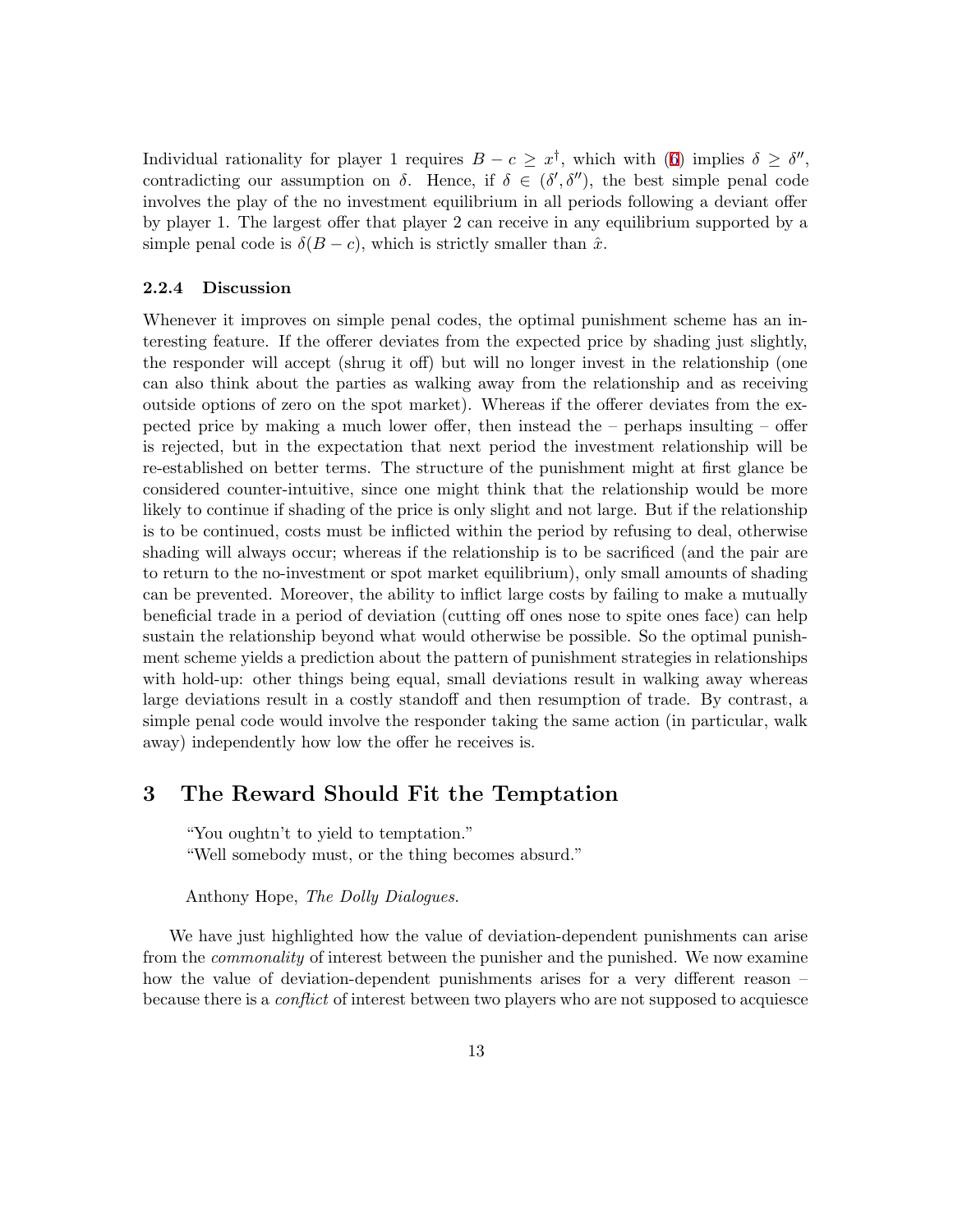

Figure 4: The extensive form game,  $\Gamma_2$ . The choice x for player I ranges over the nonnegative integers,  $\{0, 1, \ldots, 10\}$ .

to a deviation by a third player. As in the first set of examples, we begin with a simple stylized example to illustrate the main force at work, which is the need to choose the continuation play in order that the reward to each player must be adapted to the sacrifice that they made in inflicting within-period punishment. We then provide an application to a more complex game of greater applied interest – in this case, a repeated version of the "Naked Exclusion" game analyzed by [Rasmusen, Ramseyer, and Wiley](#page-23-0) ([1991](#page-23-0)) and [Segal](#page-23-0) [and Whinston](#page-23-0) [\(2000](#page-23-0)).

### 3.1 A Simple Example

The stage game for our second simple example is the extensive form  $\Gamma_2$ , presented in Figure 4. We interpret the choice of  $x \in \{0, 1, \ldots, 10\}$  by player I as a bribe to player II (with  $10-x$  the bribe to player III).<sup>7</sup> If player I chooses either one of the "cooperative" actions B or  $C$ , then the stage game ends. If player  $I$  chooses instead to offer a bribe of 10 to players II and III (with x representing the split), players II and III then simultaneously decide whether to accept or reject the bribe. The stage game then ends, and all actions become common knowledge. The game has many subgame-perfect equilibria, but they all share some common features: player  $I$  attempts to bribe the other players rather than behave cooperatively, and both players  $II$  and  $III$  accept any positive bribe offered. Moreover, the set of subgame-perfect equilibrium payoffs is given by

$$
\{(10, x, 10 - x) : x \in \{0, 1, \ldots, 10\}\}.
$$

<sup>&</sup>lt;sup>7</sup>The extensive form  $\Gamma_2$  has a natural interpretation as a bargaining game where player I has a pie of 10 to be split between himself and two others, with decisions being taken by majority voting (to make this interpretation literal, simply replace the payoff of 1 for player I after actions A and B with a payoff of 0).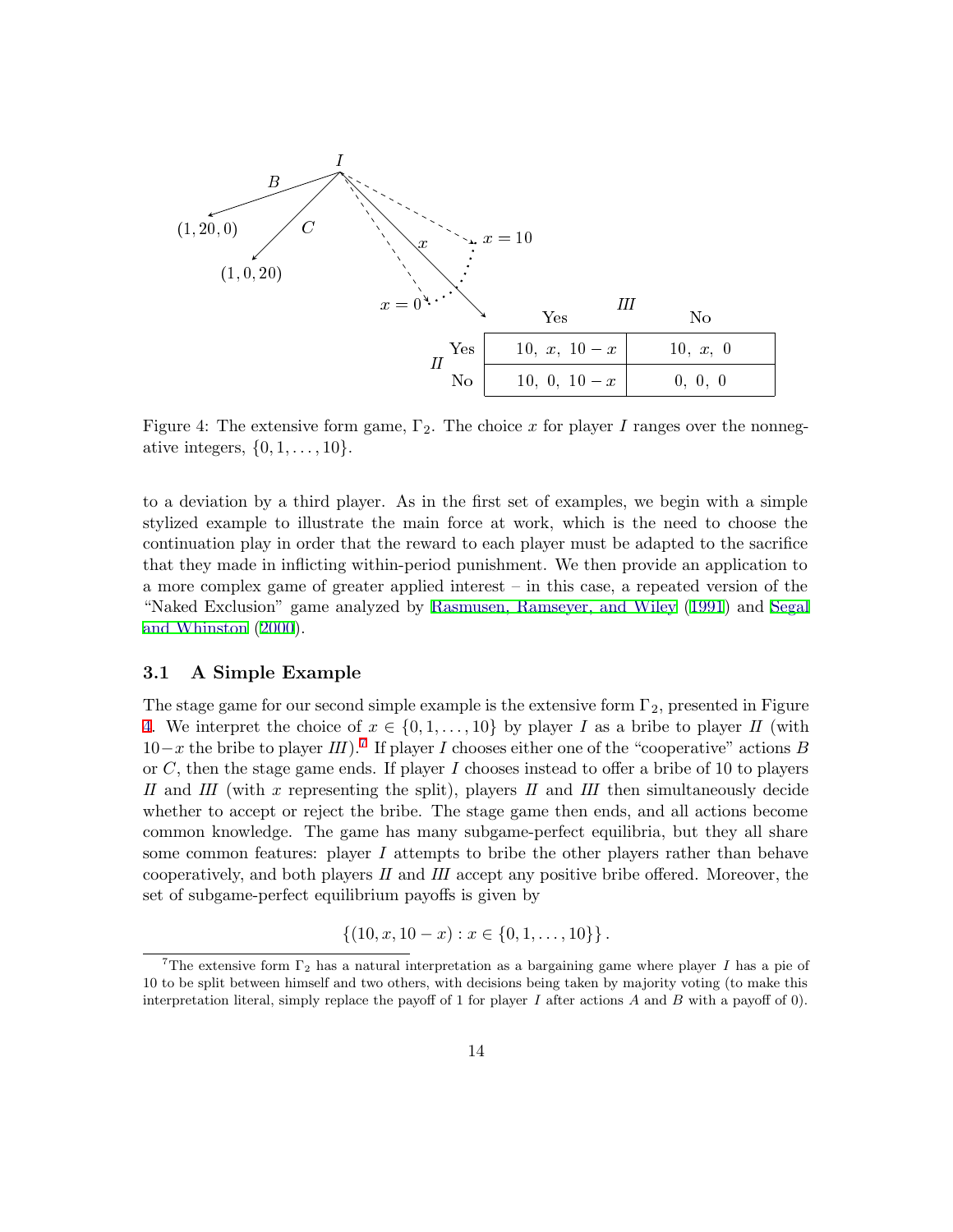Note that the payoffs of players II and III are negatively related across the equilibria of the stage game.

We assume randomizations between  $B$  and  $C$  are observable to order to maintain the pure strategy nature of the analysis (equivalently, we could assume there is an observable "sharing" fraction y that I uses to allocate the surplus of 20 between II and III).

We are interested in the possibility of using these multiple equilibria to construct an equilibrium of the once-repeated game where player  $I$  behaves cooperatively in the first period by playing a (possibly degenerate) probability distribution over the pure cooperative actions B and C.

We begin by arguing that it is impossible to support this cooperative play by  $I$  in the first period using continuation play in the second period that is independent of the nature of I's bribe: If player I deviates by attempting the bribe  $x$ , then equilibrium requires that players II and III both reject player I's bribe. For II to reject, her continuation payoff from rejection must be at least x. If the continuation play is independent of  $\Gamma$ 's bribe, this implies that  $II$ 's continuation payoff after rejection is 10 (otherwise  $II$  would accept a bribe of 10). At the same time, for III to reject, his payoff must be at least  $10 - x$ , again for all x. But this requires that  $III$ 's continuation payoff after rejection is also 10, which is impossible.

On the other hand, it is easily verified that the following profile is a subgame-perfect equilibrium: In the first period, player  $I$  plays cooperatively; if he were to deviate all bribes would be rejected by both players  $II$  and  $III$ . In the second period, after cooperative play in the first period, player I bribes at some level x in the second period (any level works). If player I had deviated in the first period, and his bribe x was rejected by both  $II$  and III, player I offers the *same* bribe in the second period, which is accepted by both II and III. (If I offers another bribe in the second period, both players II and III accept.) If only one player accepts a bribe, then in the next period, player  $I$  offers the bribe that leaves the accepting player with 0. It is irrelevant whether that player accepts the bribe in the second period (the other player of course accepts). Finally, if both players accept the first-period bribe, an arbitrary continuation equilibrium is played (since both players accepting is a simultaneous deviation by  $II$  and  $III$ , these payoffs are irrelevant for the purposes of checking for subgame perfection).

We now show that this logic extends if the stage game is infinitely repeated and payoffs are discounted. Consider supporting the play of a (constant or time-dependent) probability distribution over the pure cooperative actions  $B$  and  $C$  in every period of the infinitely repeated game. In case player I deviates by offering bribes  $(x, 10-x)$ , the best simple penal code prescribes that the bribes be rejected by both players  $II$  and  $III$ , which is then followed by the infinite reversion to the pure cooperative actions  $B$  and  $C$ , each with probability  $1/2$ ; this maximally punishes the deviant player I and optimally rewards players II and III, given that the continuation play cannot depend on x by definition of a simple penal code. (As in the once-repeated game, accepting a bribe would leave that deviant player with a payoff of 0 in all future periods.) Cooperative play can be sustained by this best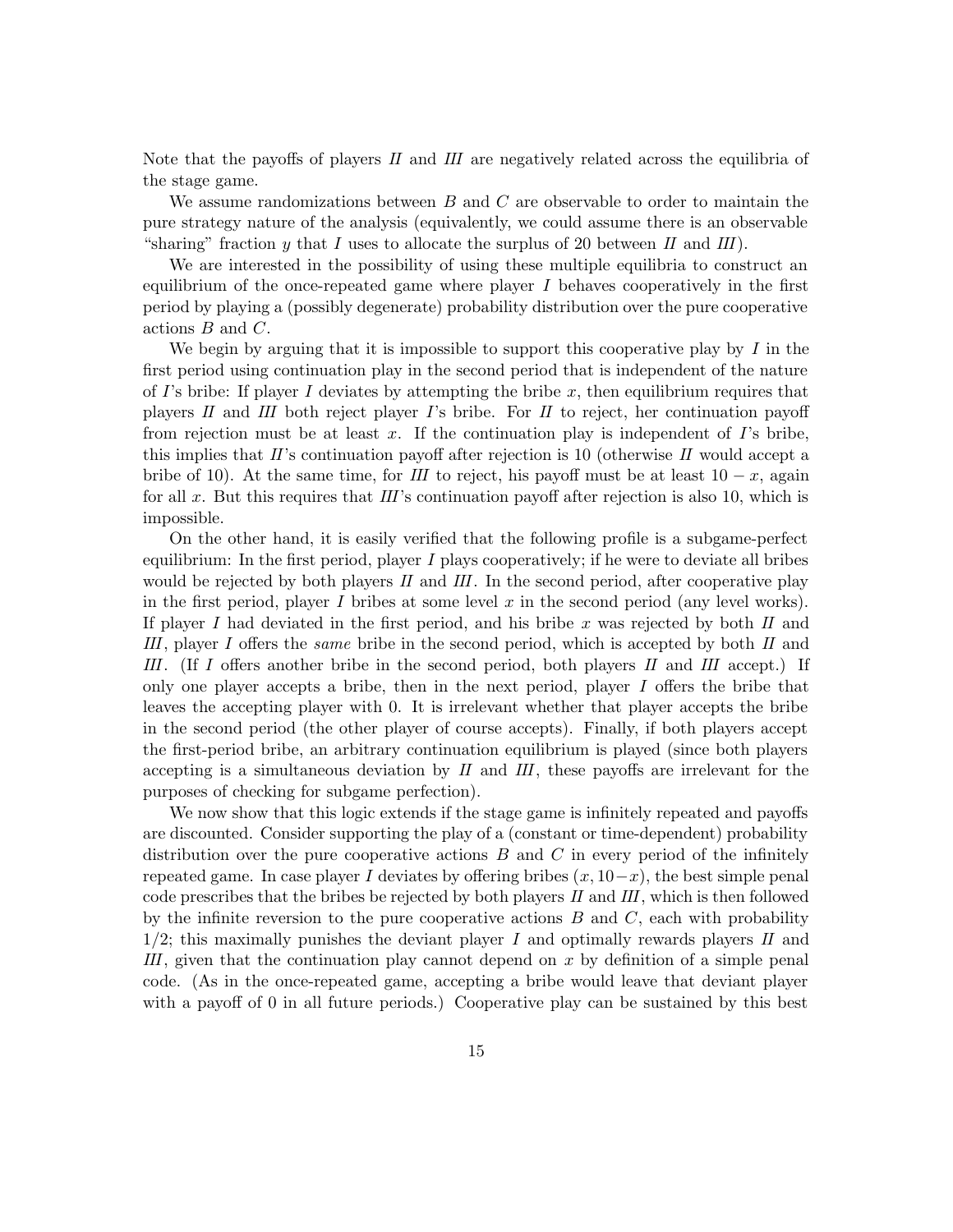simple penal code if and only if  $\delta \geq 1/2$ .<sup>8</sup>

The optimal punishment, by contrast, provides a larger reward to the player who was tempted more: in case player I deviates from cooperative play to offer bribes  $(x, 10$ x), players  $II$  and  $III$  reject the bribes, which is then followed by the perpetual play of cooperative actions B and C with probabilities  $y_B$  on B and  $y_C = 1 - y_B$  on C. This is effective if player  $II$  does not find it profitable to accept the bribe,

$$
x(1 - \delta) \le \delta 20y_B \iff y_B \ge \frac{x(1 - \delta)}{20\delta},
$$

and player III does not find it profitable to accept the bribe,

$$
(10-x)(1-\delta) \le \delta 20(1-y_B) \iff y_B \le 1 - \frac{(10-x)(1-\delta)}{20\delta}.
$$

These two inequalities are consistent as long as  $\delta \geq 1/3$ , in which case choosing the midpoint,

$$
y_B = \frac{1}{2} + \left(\frac{1-\delta}{\delta}\right) \left(\frac{2x-10}{40}\right),
$$

provides sufficient incentive to support the cooperative outcome.

This example shares some features with the three-person alternating-offer bargaining game of Shaked (described in [Sutton](#page-23-0) [\(1986](#page-23-0), p. 721)), though Shaked's example is not a repeated game: it ends once players have agreed on a division of the pie. In Shaked's game, when players are sufficiently patient, any division of the pie between the three bargainers is consistent with subgame perfection. Those equilibria, like here, specify different continuation equilibria as a function of the identity of the player who is supposed to reject (in his game, one veto is enough). But our example illustrates that the continuation equilibria may need to be finely tuned to the original deviation. In Shaked's example, by contrast, it is always sufficient to promise the entire pie to the rejecter, while both players must be rewarded in our game, since both must reject.

### 3.2 Application: Naked Exclusion

In this section, we analyse a repeated version of the classic "naked exclusion" model of [Rasmusen, Ramseyer, and Wiley](#page-23-0) ([1991\)](#page-23-0) and [Segal and Whinston](#page-23-0) ([2000](#page-23-0)). The game has three long-lived players, an incumbent monopolist  $(I)$  and two buyers  $(B_1 \text{ and } B_2)$ . Each period, the same incumbent faces a challenge from a different short-lived entrant who is more efficient than the incumbent. For simplicity, we do not model the potential entrants as

.

$$
10(1 - \delta) \le 10\delta \iff \delta \ge \frac{1}{2}
$$

<sup>&</sup>lt;sup>8</sup>The relevant incentive constraint is that neither player II nor player III prefer to accept a bribe of 10,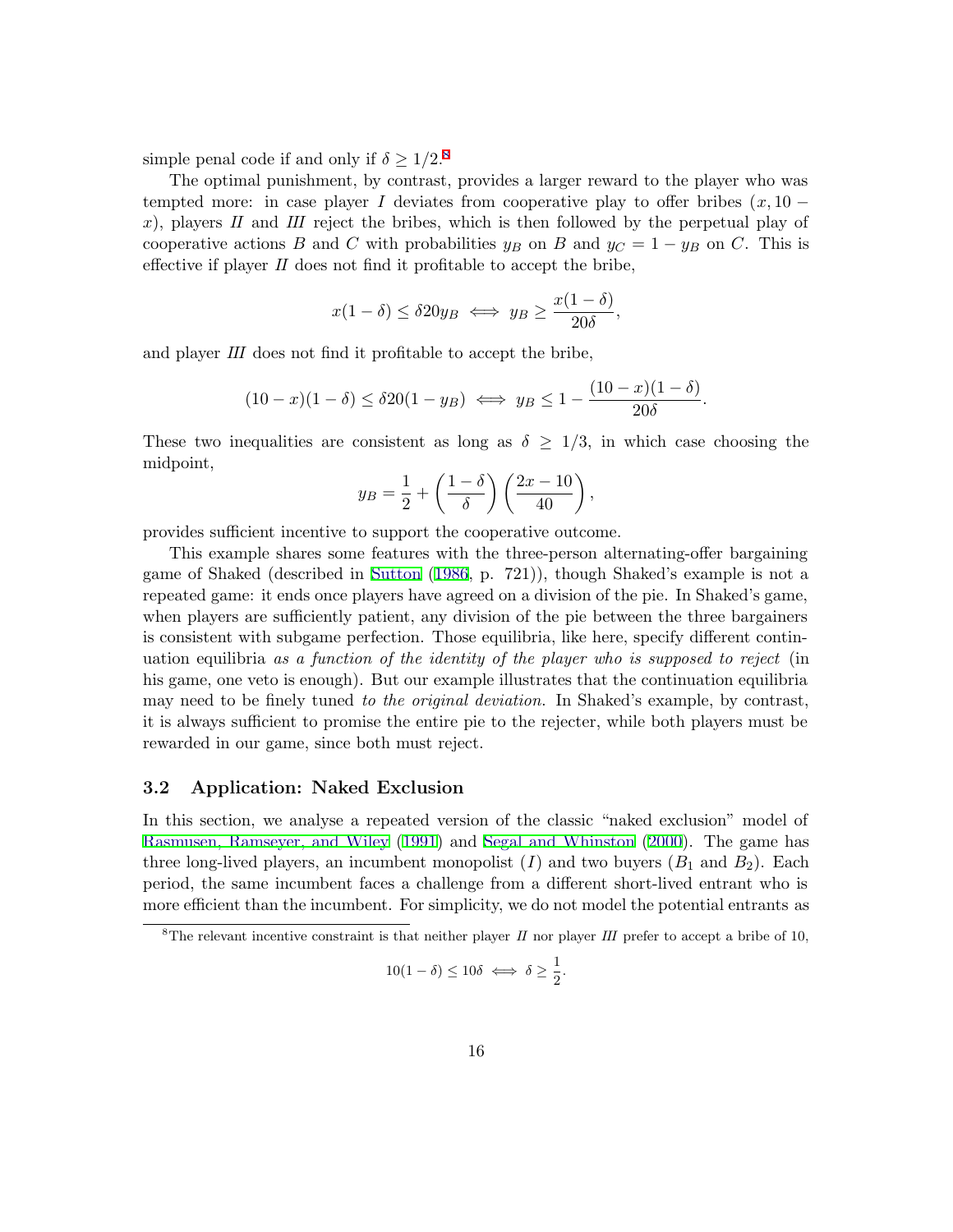players. In each period, the incumbent can choose whether or not to offer exclusive dealing contracts to the two buyers. Exclusive dealing contracts last one period and the incumbent can make a transfer payment to the buyers to compensate them for signing an exclusive dealing contract. The incumbent's exclusive dealing offers are publicly observable, and buyers make their acceptance/rejection decisions simultaneously. If at least one buyer signs an exclusive dealing contract for the current period, no entry occurs, and the incumbent subsequently charges the monopoly price to each buyer, earning a profit  $\pi^m$  on each. If no buyer has signed an exclusive dealing contract for the current period, the entrant enters the market, resulting in zero profit for the incumbent and an increase in the rents for the buyers equal to  $S$  per buyer.

The stage game proceeds as follows:

- **Stage 1** I chooses between offering no exclusive dealing contracts, N, and a tuple  $(x_1, x_2) \in$  $[0,\infty)^2$ , where  $x_i \geq 0$  is the offered transfer payment to  $B_i$  in return for signing an exclusive dealing contract. If  $I$  chooses  $N$ , then the period ends, and payoffs for  $I$ and the two buyers are  $(0, S, S)$ ; otherwise the game proceeds to Stage 2. (Here, S denotes the increase in buyer surplus due to entry.)
- **Stage 2** Facing public offers  $(x_1, x_2)$ ,  $B_1$  and  $B_2$  simultaneously choose whether to accept the offer  $(a_i = 1)$  or not  $(a_i = 0)$ . If at least one buyer accepts the offer, payoffs are  $(2\pi^m - a_1x_1 - a_2x_2, a_1x_1, a_2x_2)$ , where  $\pi^m$  is the monopoly profit that the incumbent can extract from each buyer; if both buyers reject the offer, payoffs are  $(0, S, S)$ .

We assume that payoffs satisfy  $2\pi^m > S > \pi^m > 0$ . The first inequality ensures that the incumbent's monopoly profit is sufficiently large that it is worthwhile for him to offer a large enough "bribe" to one buyer to make it a dominant strategy for that buyer to accept the exclusive dealing offer. The second inequality implies that entry is efficient. While the stage game has multiple subgame-perfect equilibria, there is no entry in any of these equilibria and aggregate payoffs are  $2\pi^m$ . The best equilibrium for buyer  $B_1$  (buyer  $B_2$ ) involves I offering  $(S, 0)$  (resp.,  $(0, S)$ ), making it a dominant strategy for that buyer to accept the offer and resulting in incumbent profit of  $2\pi^m-S$ . These are the worst equilibria for I. The best equilibrium for I is the one in which I offers  $(0,0)$  and both buyers accept the offer, resulting in incumbent profit of  $2\pi^m$ .

#### 3.2.1 The Infinitely Repeated Game

We now investigate the effects of the infinite repetition of this game. We are interested in determining the conditions under which it is possible to sustain the play of  $N$  (no exclusive dealing, and thus entry) in each period as an equilibrium of the game. In this equilibrium, the incumbent's payoff is zero, and each buyer receives  $S$  in every period. The common discount factor is denoted  $\delta \in (0,1)$ .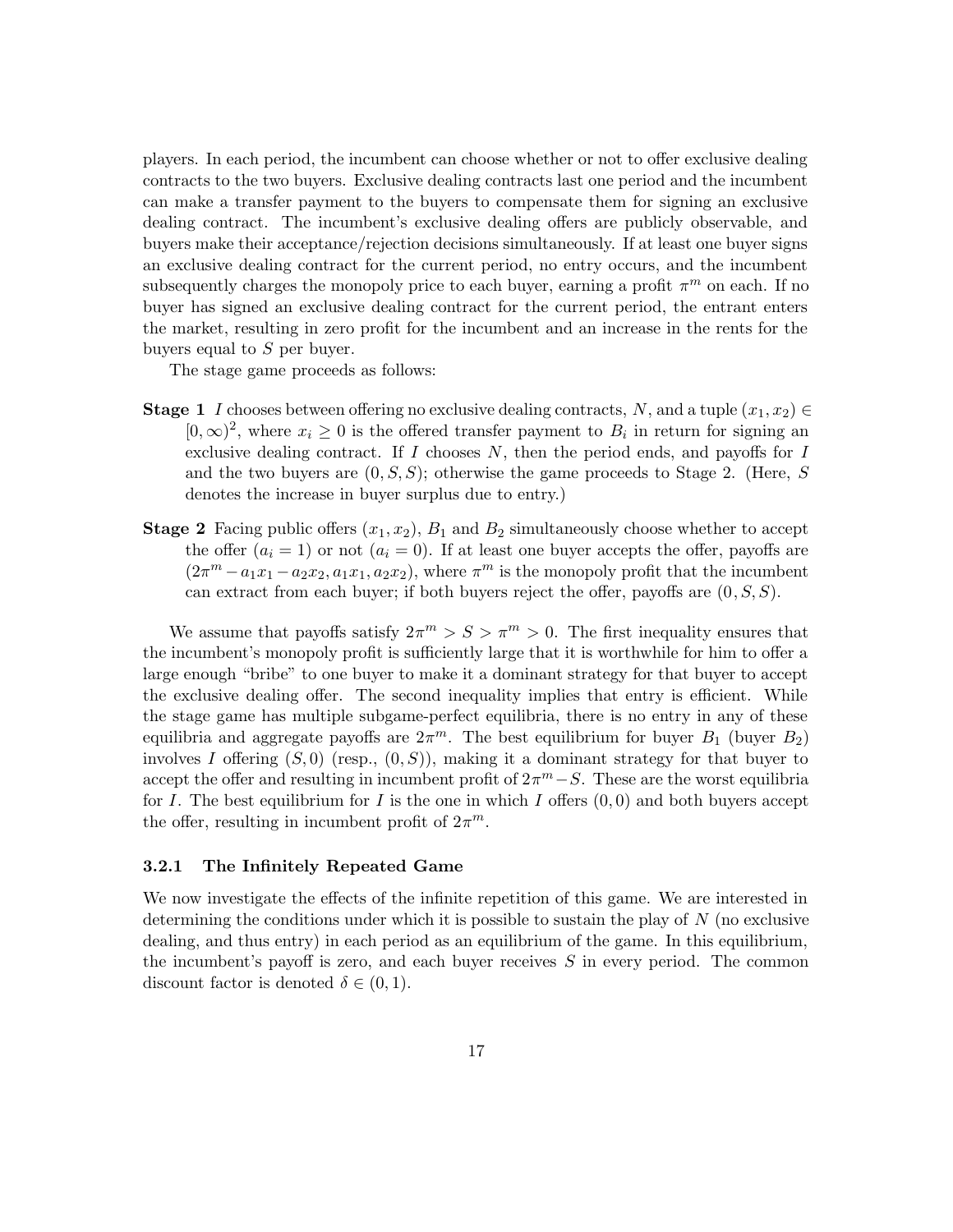We first consider sustaining the perpetual play of  $N$  by a simple penal code. Any pair of deviant offers  $(x'_1, x'_2)$  will be accepted by both buyers if  $x'_1 + x'_2 > 2\pi^m$ , and rejected by both buyers otherwise. In either case, this is followed by the play of  $N$  in all future periods. Note that this simple penal code maximally punishes the deviating  $I$ , and maximally rewards the two buyers, given that the rewards cannot be made dependent on the deviant offers. If one of the buyers were to deviate and accept the exclusive dealing offer when  $x_1' + x_2' \leq 2\pi^m$ , then that deviant buyer would be maximally punished by the play of an equilibrium that gives him a zero payoff in all future periods. (For instance, by the perpetual play of the static equilibrium that gives  $S$  to the other buyer.)

Facing deviant offers  $(x'_1, x'_2)$  such that  $x'_1 + x'_2 \leq 2\pi^m$ , buyer  $B_i$  is willing to reject his offer  $x_i'$  if and only if

$$
x'_i \le \frac{S}{1-\delta}.
$$

As this incentive constraint has to hold for any  $x'_i \leq 2\pi^m$ , provided  $x'_i + x'_{-i} \leq 2\pi^m$ , the perpetual play of  $N$  can be sustained by a simple penal code if and only if

$$
\delta \ge \frac{2\pi^m-S}{2\pi^m} \equiv \hat{\delta}^{SPC}.
$$

We now show that, using an optimal punishment, the perpetual play of  $N$  can be sustained for even lower discount factors, namely if and only if

$$
\delta \ge \frac{2\pi^m - S}{4\pi^m - S} \equiv \hat{\delta}^{OPC} < \hat{\delta}^{SPC}.
$$

The optimal punishment differs from the simple penal code above only in the event in which I's deviant offers  $(x'_1, x'_2)$  are such that  $\max(x'_1, x'_2) \in (S, 2\pi^m)$  and  $x'_1 + x'_2 \leq 2\pi^m$ . Such deviant offers are rejected by both buyers, and are followed, from the next period onward, by play of the equilibrium which maximizes the payoff of buyer  $B_j$ ,  $j \equiv \arg \max(x'_1, x'_2)$ , i.e., by providing maximal reward for the buyer who received the larger deviant offer. As we show below, in this continuation equilibrium, buyer  $B_j$  gets a per-period payoff of  $2\pi^m$ , whereas buyer  $B_{-j}$  and the incumbent I both get zero. So, I is maximally punished.

Turning to the buyers' incentive constraints following such deviant offers, note first that buyer  $B_{-j}$  receives S this period (and zero in all future periods) from rejecting his offer but only  $x'_{-j} \leq 2\pi^m - x'_j \lt S$  in this period (and zero in all future periods) from accepting. So his incentive constraint is satisfied for all discount factors. Buyer  $B_j$  is willing to reject his offer if and only if

$$
x_j' \leq S + \frac{\delta}{1 - \delta} 2\pi^m.
$$

<sup>&</sup>lt;sup>9</sup>If instead the deviant offers sum to more than  $2\pi^m$ , equilibrium prescribes that both buyers accept the offers. As each buyer has a myopic incentive to do so, provided the other buyer does as well, the incentive constraints are trivially satisfied in that case.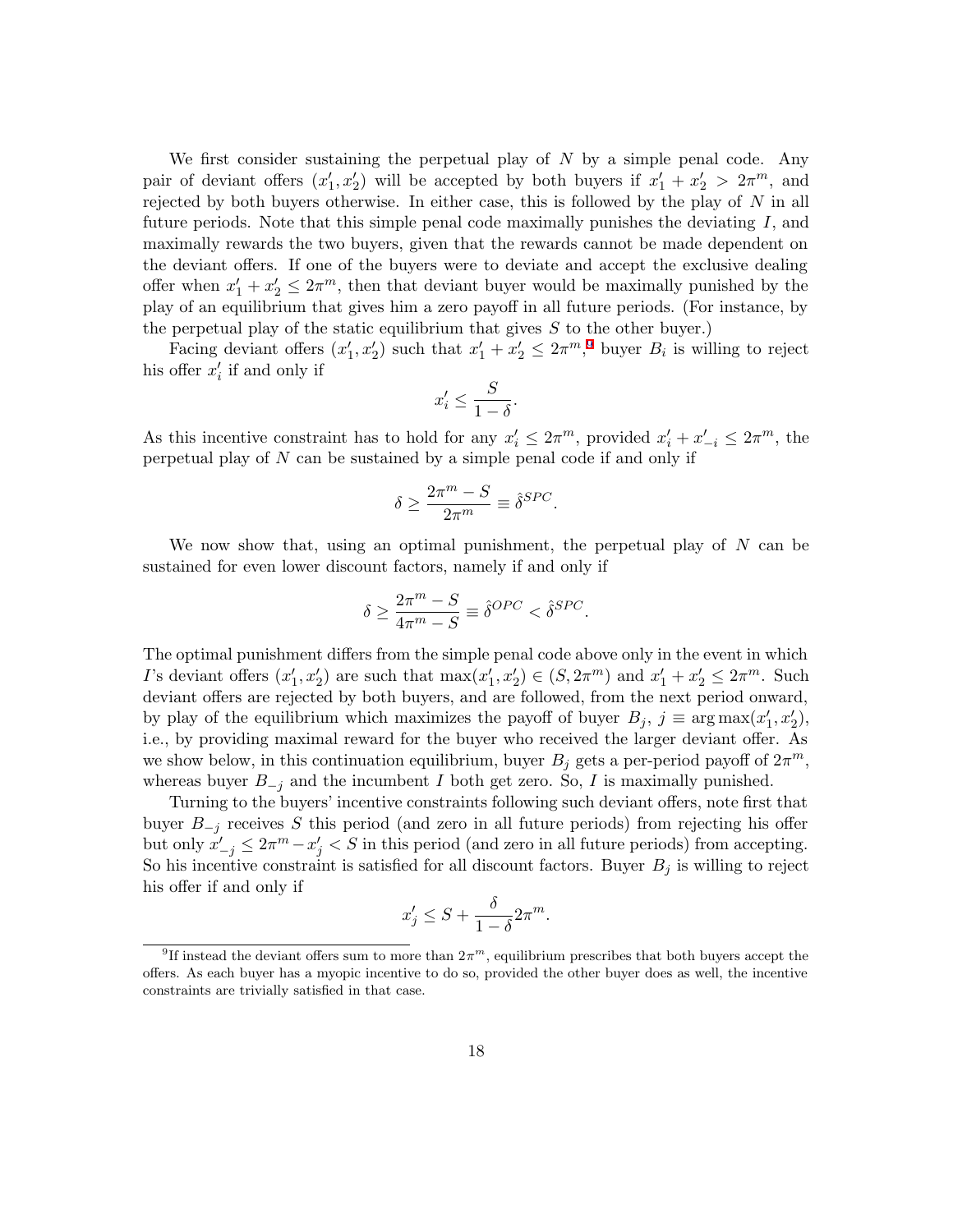As this inequality has to hold for all  $x'_j$  not exceeding  $2\pi^m$ ,  $B_j$ 's incentive constraint is satisfied if and only if  $\delta \geq \hat{\delta}^{OPC}$ .

It remains to show that, for any  $\delta \geq \hat{\delta}^{OPC}$ , there is an equilibrium that gives buyer  $B_j$  a per-period payoff of  $2\pi^{m}$ .<sup>10</sup> Along the equilibrium path, I offers  $x_j = 2\pi^m$  to  $B_j$ and  $x_{-j} = 0$  to  $B_{-j}$ , both buyers accept, and no entry takes place. (Note that neither buyer has a myopic incentive to deviate, so equilibrium may as well prescribe play of the same equilibrium in all future periods following a deviation by a buyer.) Consider now a deviation by I to offers  $(x'_1, x'_2)$ . If  $x'_1 + x'_2 > 2\pi^m$ , both offers are accepted, and the same equilibrium (giving  $I$  a zero payoff) is played forever after. (Accepting the offer is myopically optimal for each buyer, provided the other buyer does so as well, so no dynamic incentives need to be provided.) If instead  $x'_1 + x'_2 \leq 2\pi^m$ , both offers are rejected (so that entry occurs, yielding a payoff of  $S$  to each buyer in the current period); equilibrium play from the next period onward is exactly the same as following the same vector of deviant offers in the optimal (non-simple) punishment scheme for sustaining the perpetual play of  $N$  described above. As our analysis above shows, both buyers have an incentive to reject I's deviant offers if  $\delta \geq \hat{\delta}^{OPC}$ . Hence, I does not have a profitable deviation.

### 3.2.2 Discussion

In this extended example, 'no exclusive dealing' can be supported as an equilibrium outcome in a repeated version of the "naked exclusion" game. On the equilibrium path, the incumbent is not supposed to offer exclusive dealing contracts to his retailers – but if he does, both of the retailers must reject these offers in order to inflict within-period punishment on the incumbent and reduce his temptation to deviate. Inducing such rejection does not require dynamic incentives if the incumbent offers a payment for exclusive dealing of less than S, since (if rejection by the other retailer is expected), rejection is myopically optimal. But inducing rejection of an exclusive dealing offer with a payment of more than S does require dynamic incentives since such rejection would decrease the retailer's current profit. Retailers must therefore be 'rewarded' in the continuation game for rejecting such a tempting exclusive dealing contract.

In contrast to the first set of examples, in this setting, there is no trade-off between rewarding the punisher and punishing the deviator, since equilibria which reward the punishers (exclusive dealing or equilibria with entry) can be constructed which yield zero profits to the incumbent. There is, however, a trade-off between rewarding the two retailers who must both reject the deviant offers. The most that both retailers can receive at the same time is S per retailer (when entry occurs in every period), so the best simple penal code involves the play of this equilibrium after any deviation by the incumbent. But there exist equilibria with exclusive dealing that can provide more than  $S$  to one retailer (and less than S to the other one, and zero to the incumbent). Thus, if the incumbent makes a

<sup>&</sup>lt;sup>10</sup>As both I and  $B_{-i}$  can ensure themselves a payoff of at least zero, there does not exist an equilibrium in which  $B_i$  earns more than  $2\pi^m$  per period.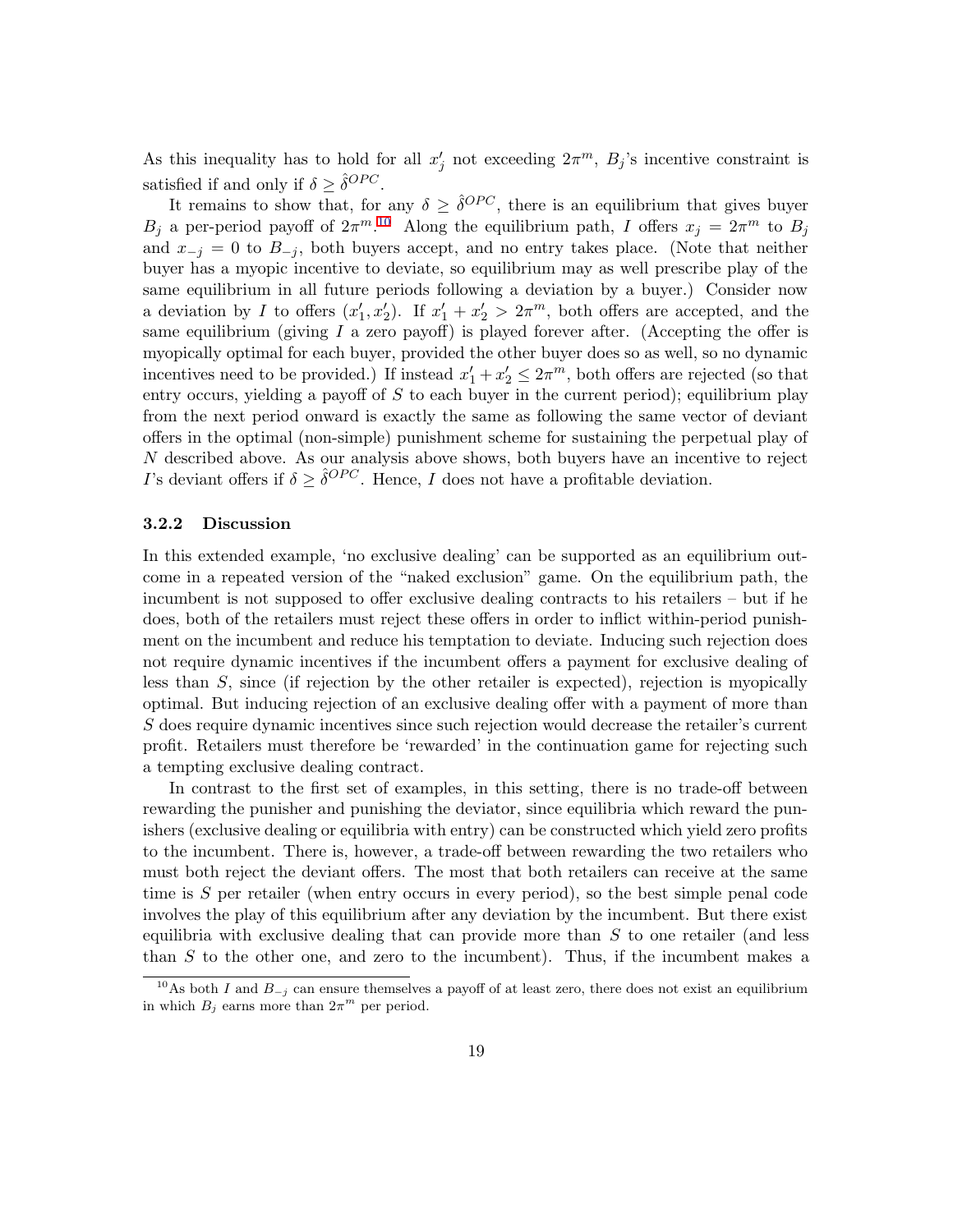deviation involving a bribe of more than  $S$  to one retailer (and less than  $S$  to the other, otherwise the deviation is unprofitable), the optimal punishment scheme provides a larger 'carrot' to the retailer most tempted. In this setting, as in Section [2,](#page-5-0) the continuation play again optimally depends on the particular deviation chosen, but this time because the reward provided must fit the temptation resisted (or the sacrifice made) when rejecting the deviation.

The principle that the reward provided should be tailored to the sacrifice is natural. This is particularly so in the dynamic variant of the repeated naked exclusion game set out above, where, rather than entrants being short-lived, the entrant replaces the incumbent in the period following rejection of all exclusive dealing contracts, and hence becomes the new incumbent, offering exclusive dealing contracts against a new entrant, the following period.<sup>11</sup> In this dynamic game, if an incumbent deviates by offering an asymmetric set of exclusive dealing contracts (more than  $S$  to one retailer, less than  $S$  to another), then it is natural that the entrant, when he becomes the incumbent next period, plays a continuation equilibrium which provides larger rewards to the retailer which made a greater sacrifice in enabling the entrant to replace the old incumbent.

The same forces are also at work in [Nocke and White](#page-23-0) [\(2007](#page-23-0)). That paper studies collusion in an intermediate goods industry where several upstream firms compete to sell inputs to downstream retailers. In the stage game, which is infinitely repeated, the upstream firms first simultaneously make contract offers to downstream firms; then, the downstream firms simultaneously decide which contract(s) to accept; and, finally, the downstream firms compete in the retail market. An upstream firm can profitably deviate from the collusive equilibrium only if his deviant contract offer is accepted by at least one downstream retailer. Whilst Nocke and White concentrate on the simpler case where collusion is sustained by "Nash reversion", it can be shown that the optimal punishment scheme induces downstream retailers to help sustain upstream collusion by rejecting certain deviant offers (in particular, those which are very profitable for the deviating firm). In order that downstream firms do indeed reject such offers, the tempted downstream retailers need to be "rewarded" by the play of an equilibrium in the continuation game that is favorable to them in that case, with the likelihood of this reward optimally chosen to be increasing in the relative size of the temptation.

[Weingast](#page-23-0) [\(1995](#page-23-0), [1997\)](#page-23-0) has also analyzed a game with a structure similar to the naked exclusion game set out above. In Weingast's game, an incumbent sovereign can expropriate one or both of his subject groups. The subject groups can successfully resist expropriation only if they both do so, however (just as exclusivity is successfully resisted only if both retailers reject it), and resistance is costly. As in the naked exclusion game, it is desirable to support an equilibrium with no expropriation by the sovereign, but this is impossible in

 $11$ Since we focus on equilibria in which the incumbent makes zero profit in all future periods, independent of whether or not he deviates, our analysis of the optimal punishment extends to this dynamic version of the game. In the dynamic version, it is the entrant who rewards the buyer rejecting the exclusive dealing contract.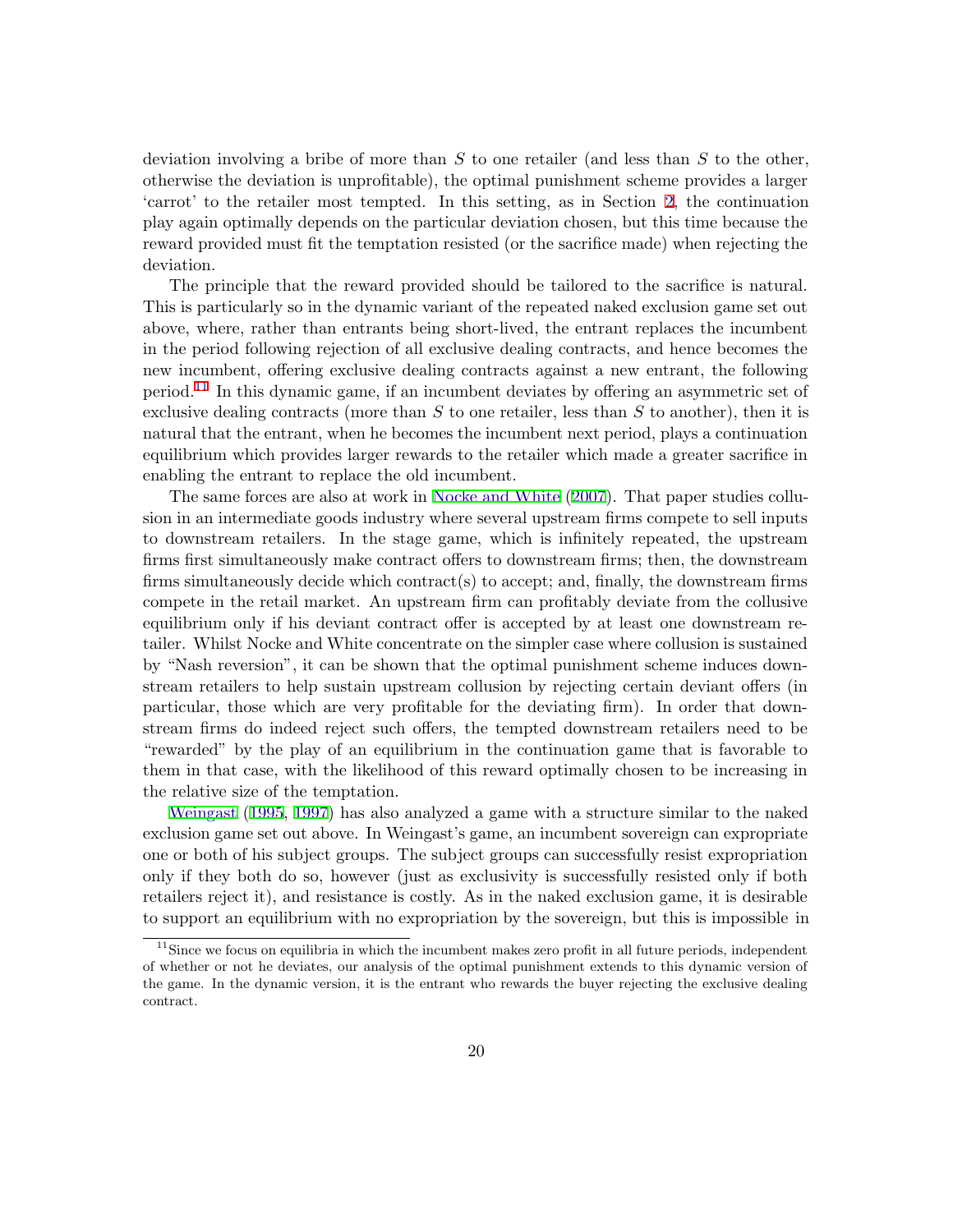the one-shot game because the sovereign can play a 'divide and conquer' strategy whereby he expropriates only one of the two groups, so that the other has no myopic incentive to resist. This is formally very similar to the incumbent making asymmetric exclusive dealing offers in the game analyzed above. Weingast discusses informally the potential benefits of repetition as a way to coordinate resistance and provide rewards for groups which join the resistance against their myopic self interest; these benefits have been confirmed experimentally by [Cason and Mui](#page-22-0) [\(2013](#page-22-0)). Our analysis suggests that coordinated resistance will be most successful when the division of the spoils from successful resistance (provided in the continuation game) takes into account the relative sacrifices made in resistance. This requires that players anticipate that a new sovereign put in place following successful coordinated resistance will play an asymmetric equilibrium, where those who made the largest sacrifices in resisting the ancien régime are most rewarded when it is overthrown, a suggestion which seems not implausible. These examples show that the supposed "complexity" of optimal penal codes in extensive form games need not be seen as a disadvantage and a reason to focus instead on Nash-reversion in such games, but can instead be a source of richness and additional predictions for a model.

### 4 Conclusion

A major concern in any long run interaction is the provision of incentives to discipline the behavior of agents. In simple interactions, such as the repeated prisoners dilemma, an opportunistic deviation is immediately profitable (since the other players cannot immediately react) and can only be deterred by appropriate specifications of continuation play (or future punishments). In many applications, interactions are intrinsically dynamic and opportunistic deviations are only profitable if they are validated by the complicit behavior of at least one other player. Moreover, this complicit behavior is often myopically optimal (since, for example, it may involve accepting a "bribe").

When agents are impatient, deterring deviations may therefore require preventing the complicit behavior, which requires specifying deviation-dependent continuations. In this paper, we have indicated two likely causes of the need for deviation-dependent continuations: 1) Rewarding a potentially complicit player for not being complicit also rewards the original deviator; and 2) there are multiple potentially complicit players and there is a trade-off in rewarding players for not being complicit.

We have illustrated these causes by providing applications to a repeated bilateral investment game with hold-up in the spirit of [Klein, Crawford, and Alchian](#page-23-0) ([1978](#page-23-0)) and [Grossman](#page-22-0) [and Hart](#page-22-0) [\(1986](#page-22-0)), and to a repeated naked exclusion game modeled on [Rasmusen, Ram](#page-23-0)[seyer, and Wiley](#page-23-0) ([1991\)](#page-23-0) and [Segal and Whinston](#page-23-0) [\(2000\)](#page-23-0). But we expect that the same phenomena will arise in many other interesting applications. The first cause of the need for deviation-dependent continuations – the commonality of interest between potential punisher and punishee – arises in many environments, such as the interaction between parent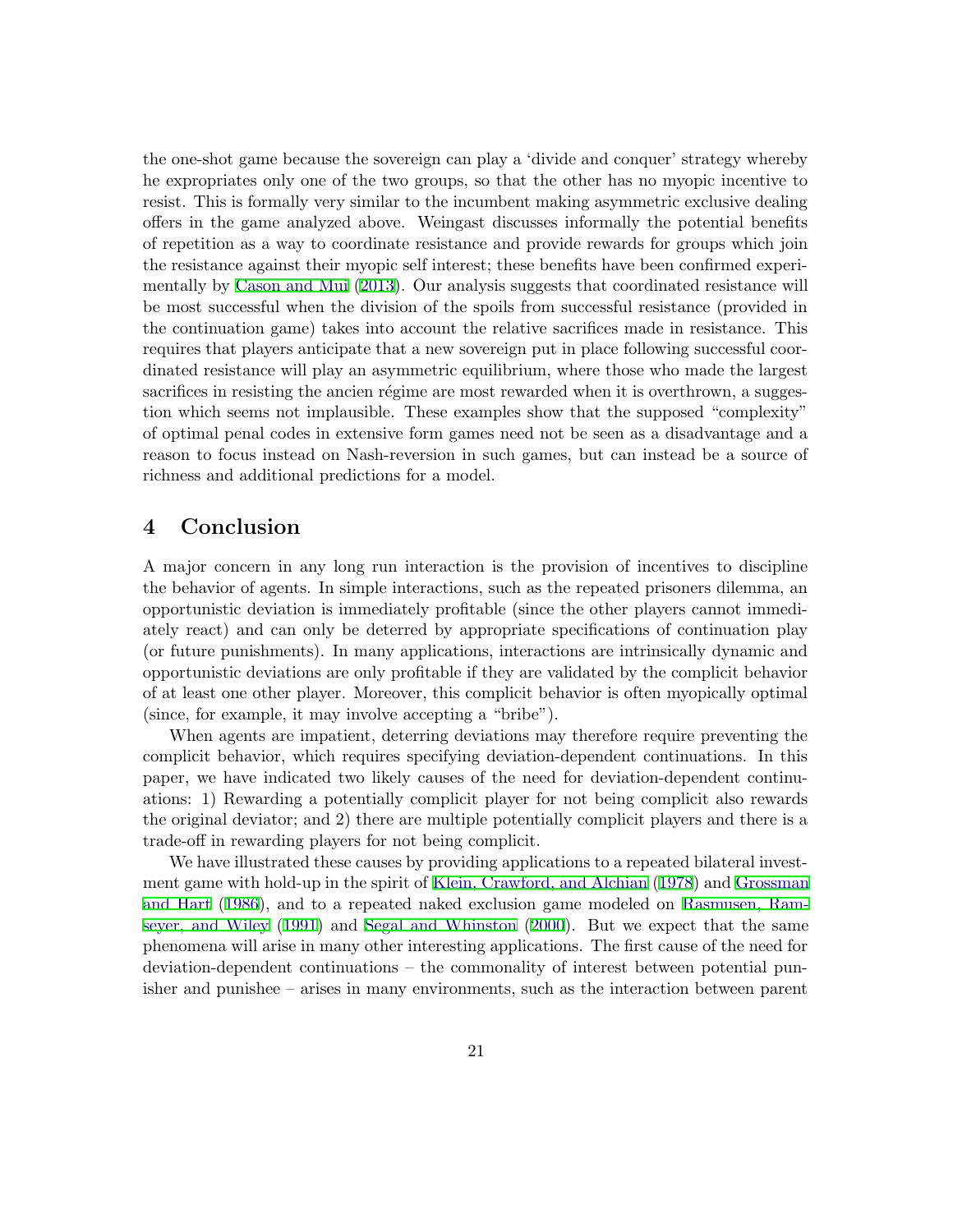<span id="page-22-0"></span>and child; between legislators of the same political party; between a monetary authority and the public; and between principal and agent in relational contracting. The second cause – the trade-offs between rewarding different punishing parties – arises in settings such as multi-player bargaining or lobbying; collusion in vertically related markets; and a defendant dealing with multiple claimants. As we hope our examples show, examining the particular structure of optimal punishment in an applied settings can yield new insights as to ways to make existing institutions work better.

Our analysis also indicates the importance of carefully modeling the within-period interactions. In this respect, the game theoretic literatures focus on folk theorems with patient players is unfortunate and potentially seriously misleading. In particular, such a focus allows researchers to use the normal form of the within-period interaction, which effectively ignores the within-period dynamic structure.

# References

- Abreu, D. (1986): "Extremal Equilibria of Oligopolistic Supergames," Journal of Economic Theory, 39(1), 191–225.
- (1988): "On the Theory of Infinitely Repeated Games with Discounting," *Econo*metrica, 56(2), 383–396.
- ABREU, D., D. PEARCE, AND E. STACCHETTI (1990): "Toward a Theory of Discounted Repeated Games with Imperfect Monitoring," Econometrica, 58(5), 1041–1063.
- Athey, S., A. Atkeson, and P. J. Kehoe (2005): "The Optimal Degree of Discretion in Monetary Policy," Econometrica, 73(5), 1431–1475.
- BARON, D., AND J. FEREJOHN (1989): "Bargaining in Legislatures," American Political Science Review, 83(4), 1181–1206.
- Cason, T. N., and V.-L. Mui (2013): "Coordinating Resistance through Communication and Repeated Interaction," Economic Journal, 124(566), F226–F256.
- FRIEDMAN, J. W. (1971): "A Non-Cooperative Equilibrium for Supergames," Review of Economic Studies, 38(1), 1–12.
- FUDENBERG, D., AND E. MASKIN (1986): "The Folk Theorem in Repeated Games with Discounting or Incomplete Information," *Econometrica*, 54(3), 533–554.
- Grossman, S. J., and O. D. Hart (1986): "The Costs and Benefits of Ownership: A Theory of Vertical and Lateral Integration," Journal of Political Economy, 94(4), 691– 719.